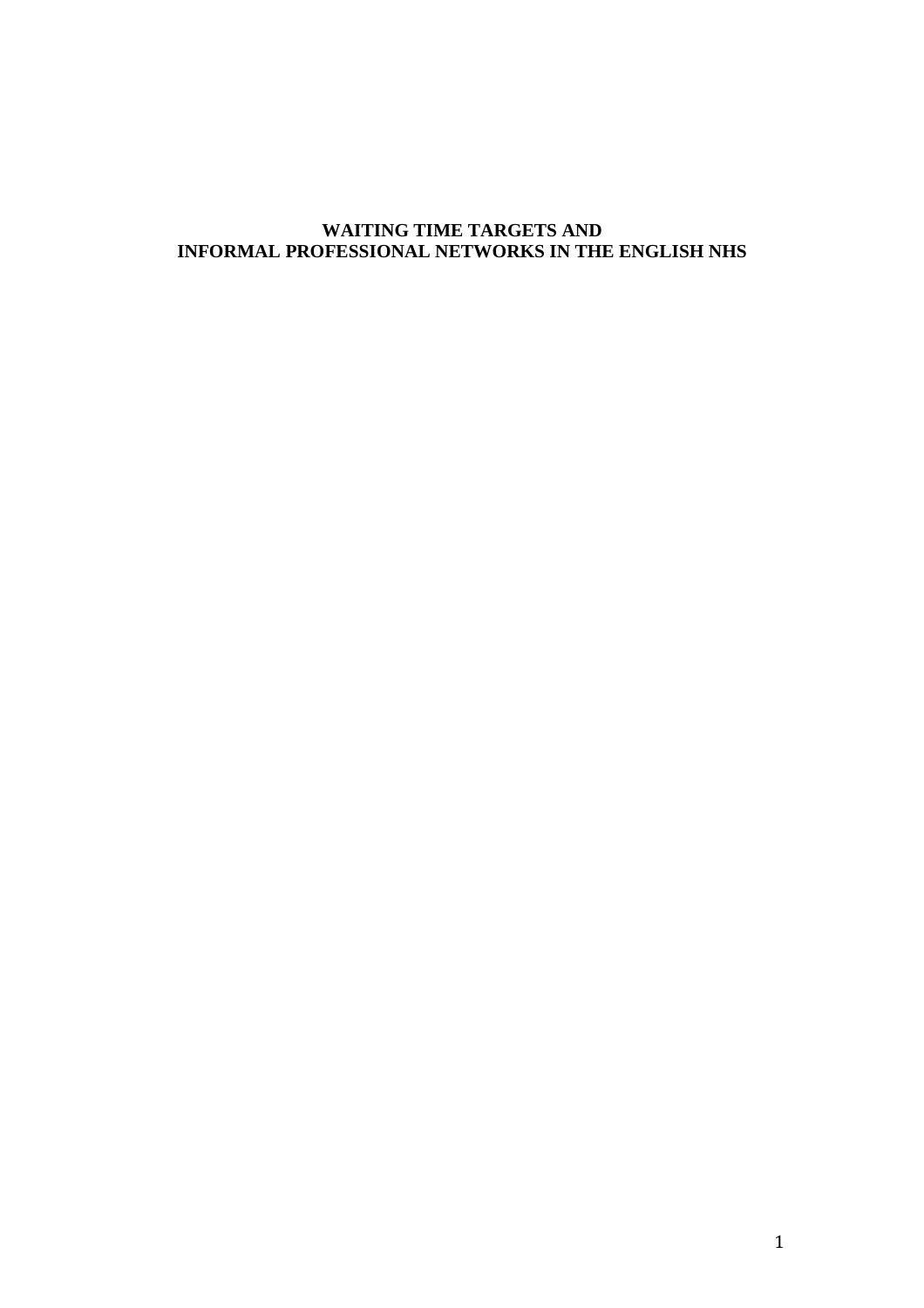# **Waiting Time Targets and Informal Professional Networks in the English NHS**

# **ABSTRACT**

## **Purpose**

This paper examined the relationship between key actors in a specific organisation, and the informal professional networks that connect said actors. It used Pragmatic Constructivism as a research paradigm together with concepts borrowed from the theory of social networks to investigate how these actors responded to a particular set of non-financial performance targets.

## **Design/methodology/approach**

The implementation process used to achieve waiting time performance targets in the Accident & Emergency department was observed as part of an in-depth study at a large English National Health Service hospital. The main sources of data were face-to-face interviews with key actors, documentary archival evidence, and the researchers' field observation diaries.

### **Findings**

The results indicated that there were structural holes between the management topos and inter-organisational professional topoi. Professional connections between key actors had allowed them to generate their own topoi in responding to new performance measures. These topoi influenced the perceptions of other actors in relevant networks, as well as the implementation practices. As a result of this influence, a new managerial topos was formed.

## **Research limitations/implications**

This is a single site in-depth case study hence the findings are not generalizable.

## **Practical implications**

This study demonstrated just how influential some key actors can be in shaping the implementation of performance measures.

## **Originality/value**

This paper contributes to Pragmatic Constructivism by providing evidence on the influence of informal professional networks and structural holes in shaping organisational topos.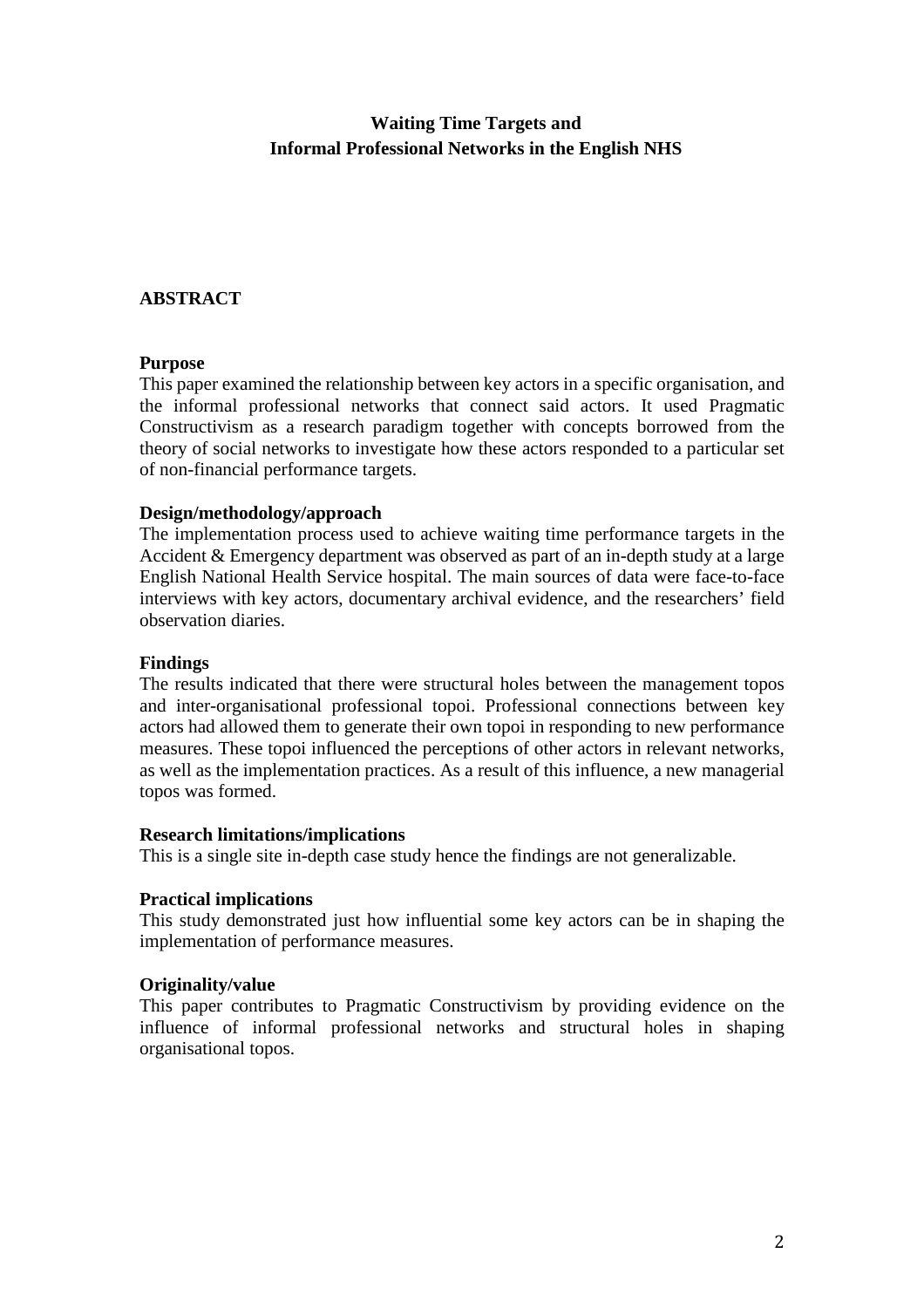### **1. Introduction**

This paper focused on key actors' interaction with a set of newly-implemented, nonfinancial performance indicators in a public-sector setting. The background of this topic is the influence of current trends in New Public Management (NPM), with reference to non-financial indicators. The number of, and the emphasis on, non-financial performance indicators is increasing in almost all areas of public services in England. It is therefore essential to study how these indicators influence management practices in particular settings. The theoretical framework used in this study is inspired by the newly emerging paradigm of Pragmatic Constructivism for practice in contemporary studies of accounting (Norreklit *et al.*, 2012). The paradigmatic base of practice is an important element in this paper as it helped to explain, understand and analyse the performance management practices. The paradigm was used to examine professional networks and to thus establish how actors' interaction and information sharing through professional networks influence their understanding of new performance measures and the actions they take to achieve performance targets. For this purpose, certain concepts from the theory of social networks (Burt, 1992) were utilised and incorporated into the four dimensions of Pragmatic Constructivism (PC).

PC is strongly embedded in the practice of accounting and its pragmatic aims; as such, it is clear that accounting is real. With PC, it becomes possible to analyse the dynamic relationship between new practices and norms of accounting. Indeed, PC is in stark contrast with, for example, critical studies of accounting, as the former claims that valid accounting practice exists; it also provides a framework through which to come to grips with the internal and external factual possibilities of producing a truth and value apt practice of accounting out of factual possibilities. It offers a mediating model in which realism is retained as the pragmatic criteria of success of the organisational actors'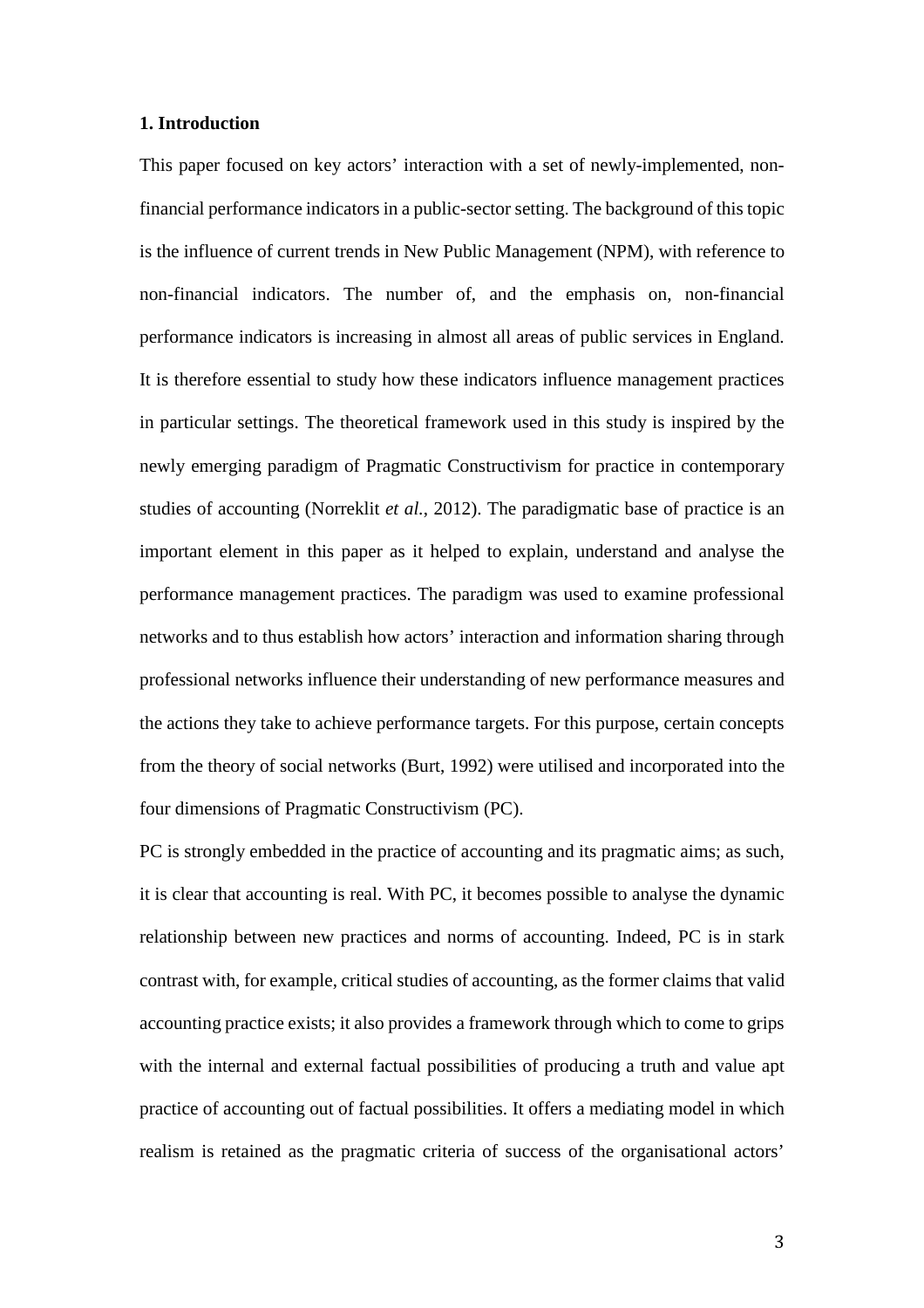construction (Norreklit *et al.*, 2016). Valid accounting measures can only be reconstructed from and in local practice. If there are socially dominating forms of accounting, then PC also provides a framework for the evaluation and validation of these, relative to the subjective goals of organisational actors and their organisations' objectives. Norreklit *et al.* (2016) invited further conceptual and empirical studies of PC to expand the general understanding of management accounting in relation to actors' construction of functioning organisational practices. This paper has responded to their call by delivering an in-depth study of change in practice and how it aids in the meeting of new performance targets. The investigation referred to both local, internal and external dynamics under which actors are expected to react and find ways to make new performance measures real. In addition to this, the paper aimed to lean on concepts from the theory of social networks in order to break down the process and enrich PC by using these concepts to explain actors' construction of reality.

The case study was a large hospital run by the English National Health Service (NHS). Key actors in the organisation were observed for 12 months and interviewed during the process of implementing a set of non-financial targets. The aim was to understand how key actors managed these new measures and how the measures were affected by their professional interactions. The findings revealed that professional networks provided the actors with a new set of facts and possibilities in line with their professional values. The actors then utilised said new facts and possibilities to improve integration between the four dimensions of PC; indeed, this allowed them to devise a practically valid solution which was used to meet the targets. In other words, the actors succeeded in producing a practically valid solution by integrating new facts and possibilities acquired through professional networking outside the organisation.

The results indicated that clinicians and service managers in the hospital served as key

4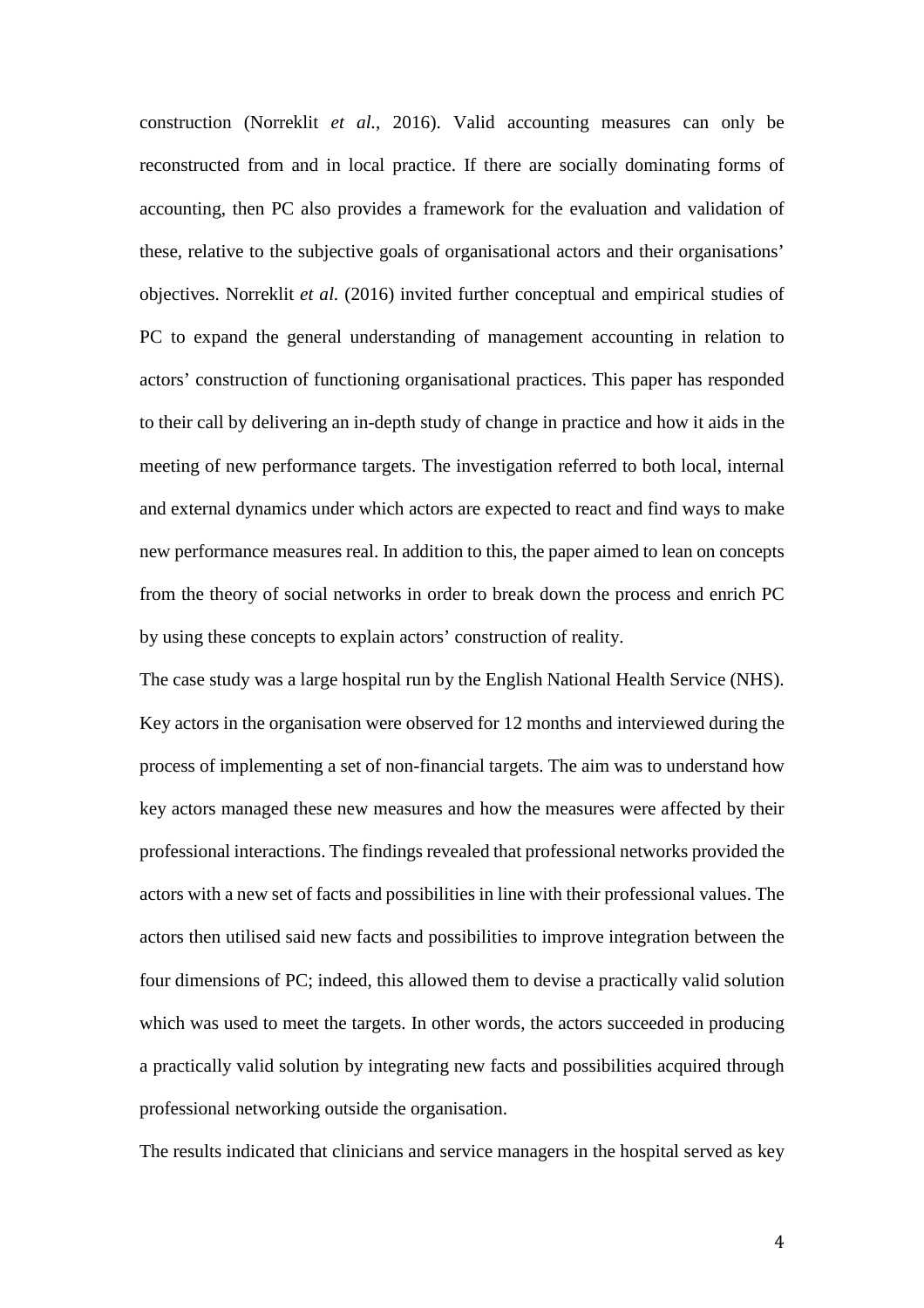actors connecting the organisation to the inter-organisational professional network. In this network, professionals had generated their own understanding of the performance measures and found new ways to implement them. According to PC, this was a new professional topoi, and was influential in shaping the perceptions of key actors in the hospital under study. As a result, these actors learnt new methods they could use to hit the performance targets, and these were adapted to the hospital under study. This change resulted in a new management topos in the case study organisation and success in achieving new performance targets.

In terms of how the present paper is organised, this brief introduction is followed by a summary of certain characteristics of NPM, as well as the current performance measurement systems in public sector organisations. The third section then delivers an in-depth explanation of the research problem. The fourth section introduces the research paradigm of PC and explains relevant concepts borrowed from the theory of social networks. This is followed by the methodology section and background information about the case study organisation. The findings are then presented, with subsequent discussion and final comments concluding the paper.

# **2. New Performance Measures, Systems Thinking and Changing Role of Managers**

This section presents a discussion of the methodological approach followed in order to implement non-financial performance measures in NPM. It focuses on health services and discusses certain aspects of the systems approach as a performance management methodology. Following this, the networking and information sharing aspects of NPM are explained. Conclusions drawn from these discussions are then used to justify and present the research questions at the end of this section.

## **2.1 NPM and New Performance Measures**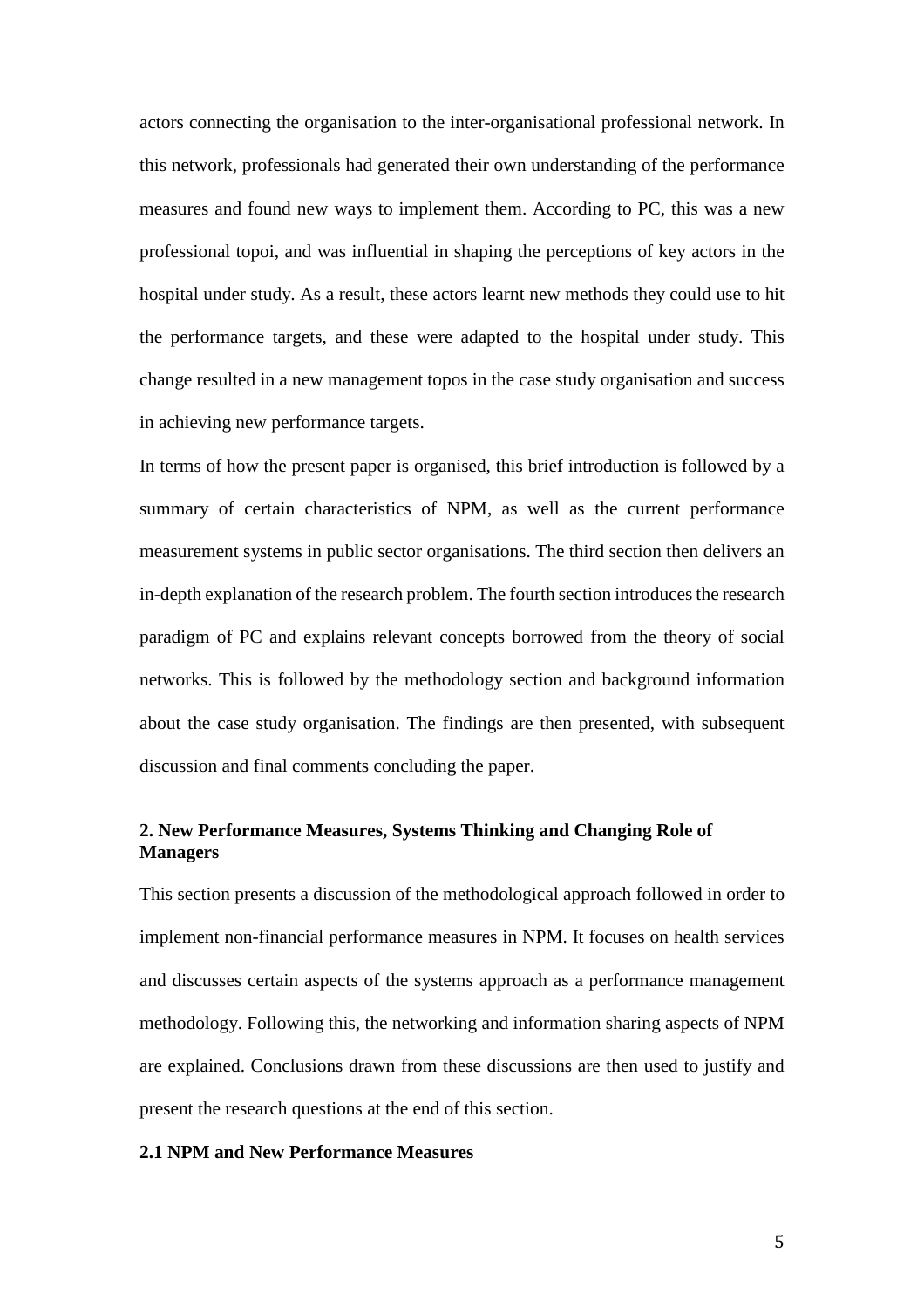Traditional bureaucratic public administration has long been characterised by inefficiency and limited accountability, with measures of performance that were ad hoc and far from systematic (Hughes, 2003). NPM evolved as a response to these critics. As explained and discussed, to some extent, by Hood (1991, 1996, 1998) and Pollitt and Bouckaert (2000), NPM brought the following to public sector management: enhanced accountability practices in line with political drivers to make the public sector more 'business like', turning users of public service into 'customers', and an increasing emphasis on managing these quasi markets through competition and performance measures (McLoughlin *et al.*, 2001).

Reforms in managing these services as 'quasi' markets meant that performance measures would replace the market forces. These measures included a large set of financial and non-financial metrics at all levels of public sector management, from central management units (such as Prime Minister's Delivery Unit in UK) to individualbased services in organisations (such as schools, universities and hospitals). According to Hood and Beaven (2005), this approach to managing performance could be described as a 'homeastatic' control system. In such a system, desired results, or performance targets, are specified in advance in measurable form at the political centre, following which a certain kind of monitoring system measures performance against these specifications. Some feedback mechanisms are then linked to measured performance through various monitoring and regulatory institutions which are established through political power.

This approach was appealing to public sector managers because it gave managers of complex, pluralistic, professional-heavy public organisations an explicit role. It is evident from various studies concerning the public sector in general, and health services

6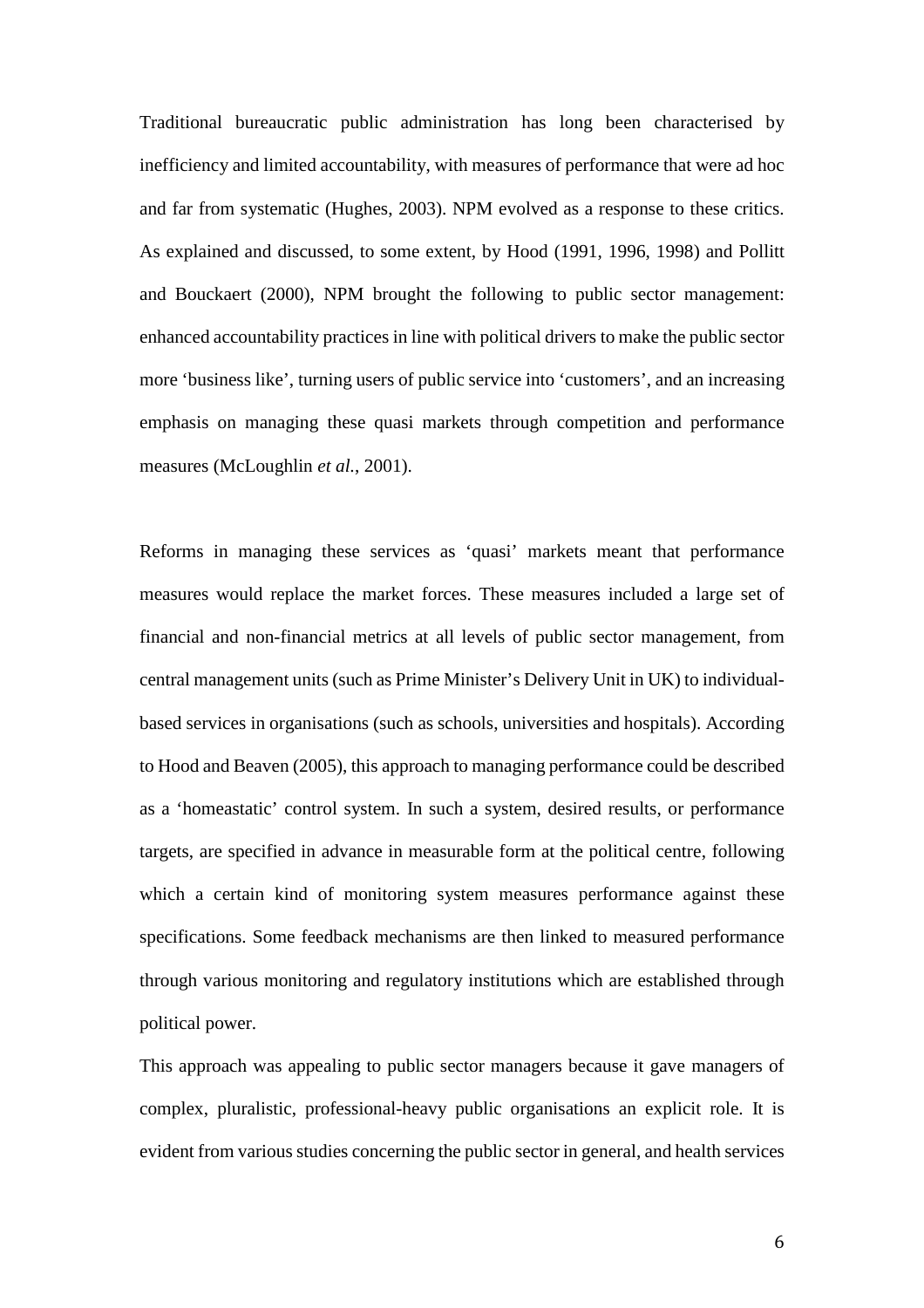in particular, that individuals' attitudes, as well as the managerial approaches through which the performance measures are managed in organisations, vary greatly; indeed, this is because reactions are highly dependent on managers' motivation and responses to these targets (Hood and Beavan, 2005). According to Hood (2006), this approach caused inconsistency in several parts of the UK public sector.

Managers' attitudes towards and their motivation to achieve new performance measures constitute a key dimension of NPM. This view supports the quasi markets understanding, which uses new performance measures as the main intermediary (Ferlie *et al.*, 1996). This makes new performance measures extremely important and a priority for public sector organisations. It is therefore essential and valuable to study management practices, and address and manage performance targets, particularly the settings of the public sector.

The next section introduces two contrasting methodologies for managing performance measurement in public-sector settings. These methodologies will be further explored later in the paper, as explained below.

#### **2.2 Contrasting Methodologies for Managing Performance Measurement**

According to Cinquini *et al.* (2013), the management methodologies which should be used to design performance measurement models and put them into practice have implications for the adopting organisation. These authors used a practical methodology as their conceptual framework. A practical methodology provides a framework which details the knowledge creation process and the actions employees must take when measuring and managing performance. They described two contrasting methodologies for managing performance measurement, both of which affect employee motivations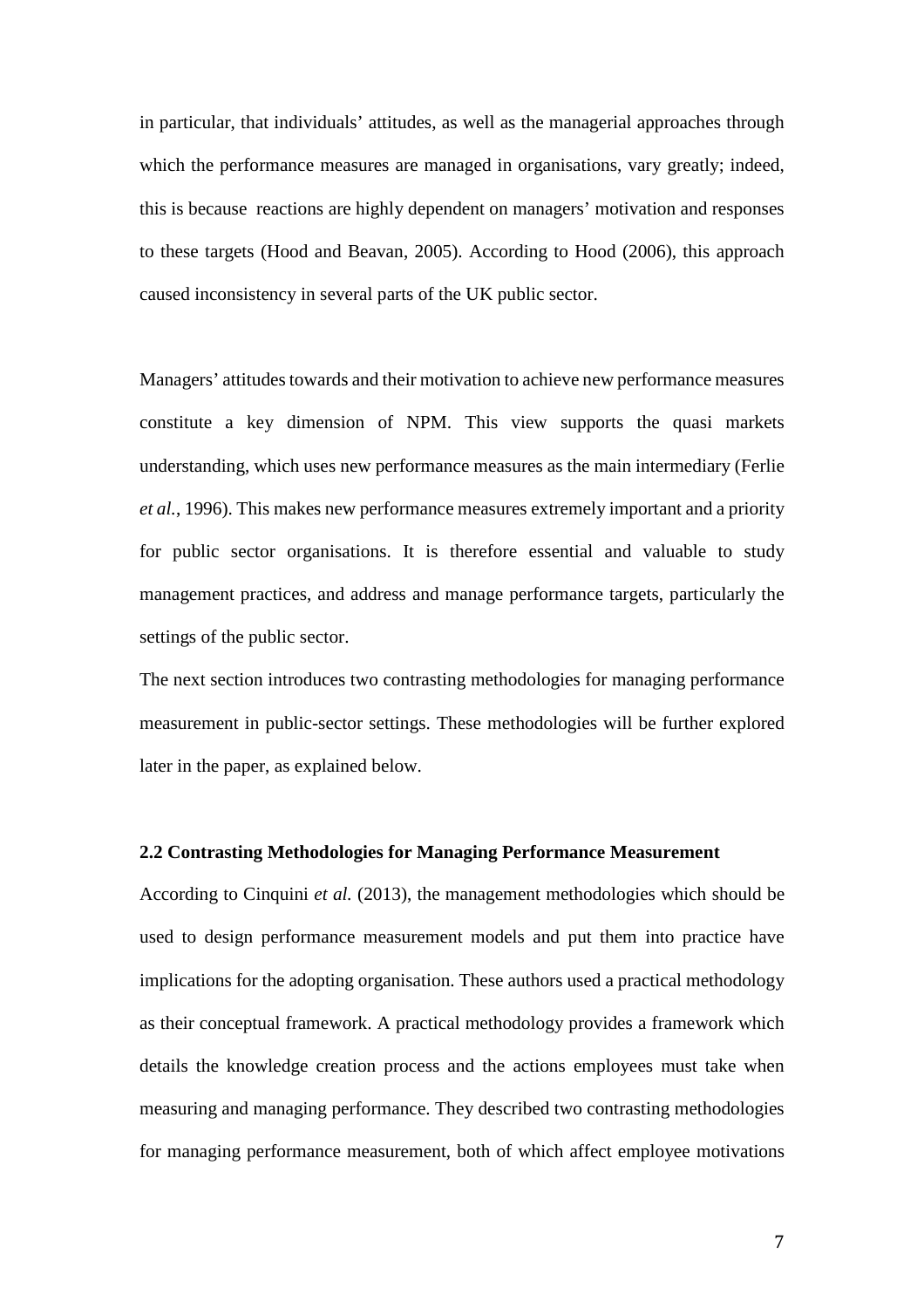and actions differently. One of these methodologies is fairly similar to the 'systems approach', while the other is more of an 'actor's approach'. These distinct methodologies are summarised below, as such a summary will make it easier to look for these methodologies in the case study data. The discussion section at the end of the present paper uses this categorisation when referring to the findings of the study.

### **2.2.1 Systems Approach**

The systems approach is rooted in realism and objectivity, and hence does not take into account individualistic intentions, perceptions, or the understanding of employees. Employees are considered a system component whose role is to serve the intentions of the whole organisation. The individual employee does not have personal objectives. Instead, only the organisational system has objectives to which individuals must subscribe. Within the systems approach, the objective of the management control system is to describe the organisational system in order to control and monitor said system, including its components and its relations to the environment. The method places little emphasis on any implementation problems or special local or individual conditions. Winning support is seen as unproblematic, as the assumption is that top management know the right strategy and the right norm. As such, strategic objectives and targets are formulated at the top level and subsequently deployed to objectives and targets at lower levels. Norms and objectives are financial and non-financial (Anthony and Govindarajan, 2007; Kaplan and Norton, 1996).

### **2.2.2 Actor's Approach**

In contrast, the actor's approach to performance measurement originates from the assumption that the capacity of individuals who engage in actions depends on their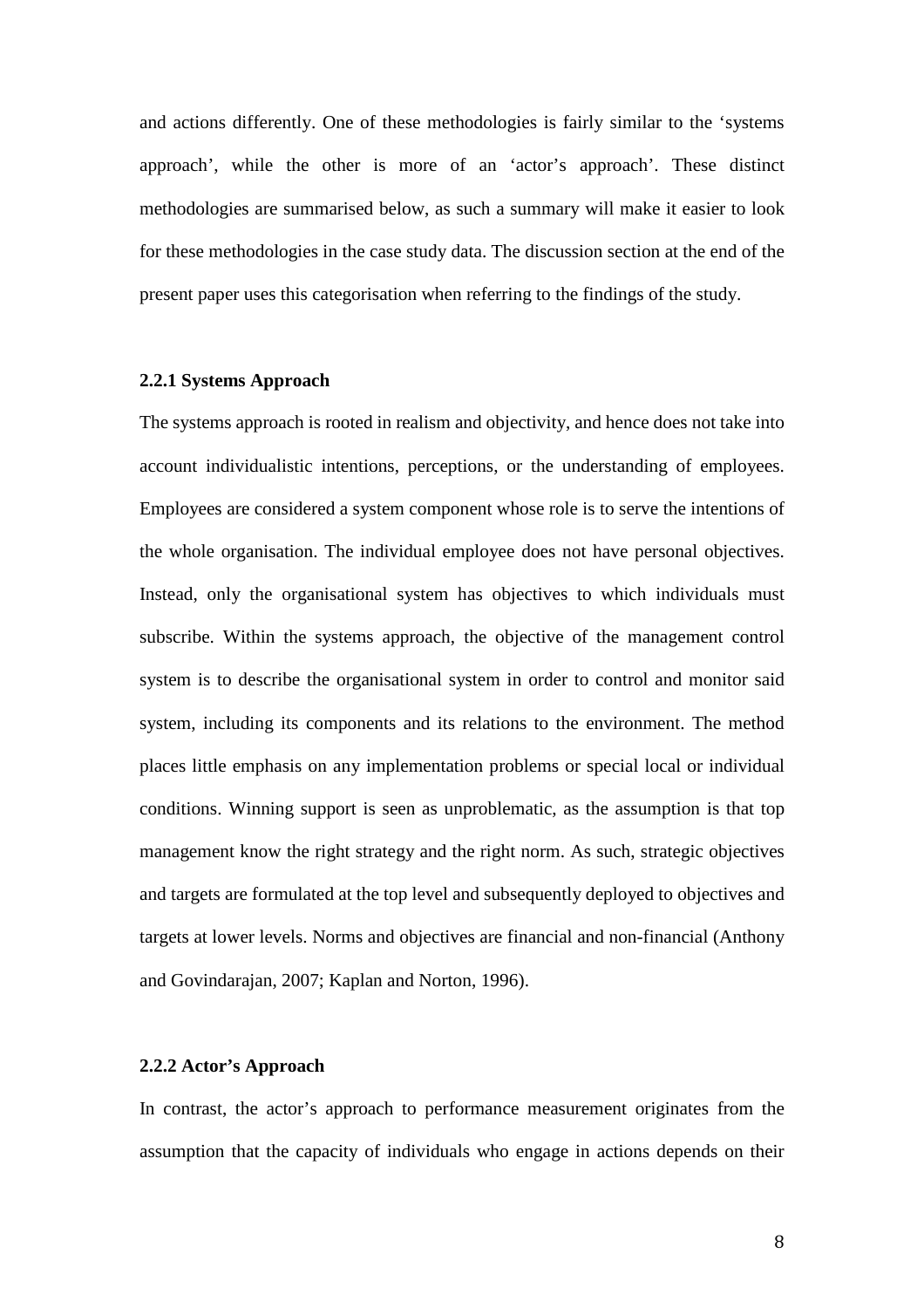individual and group circumstances, as well those of the organisation and environment. This understanding includes a pragmatic process of actors' engagement with available facts, possibilities, their individual values, and the communication intermediaries used for action. When considered from this perspective, the organisation is seen as a social construction created by human beings and their various actions. The individual is an actor who constructs their self and actions by interacting with the environment. Therefore, unlike the systems view, this approach takes into account not only individuals' potential as actors, but also local and/or specific conditions that affect their actions. The aspect of practical validity is also central to actors' engagement and actions since the response to performance measurement must originate from, and produce, a practically valid action. The design of the performance measurement system is initiated from the top, with interaction between the various groups of employees involved through dialogues. This is a reflective and dynamic process of conversation between two or more parties, during which both sides question the issue and are both creative as well as logical, for practicality purposes. This approach assumes that individuals have not only extrinsic but also intrinsic values, and that their reactions are in line with both. This distinction between the two methodologies is a continuous inquiry which can be found throughout the paper and forms part of the research questions listed at the end of the next section.

#### **2.3 Networks and NPM**

Other characteristics of NPM include networking, partnering, and creative collaborative arrangements within and between layers of government and the private sector. A recent study of English local governments' performance management practices showed that the network structure, and more importantly the behaviour of managers in these networks, are highly influential in shaping the management and

9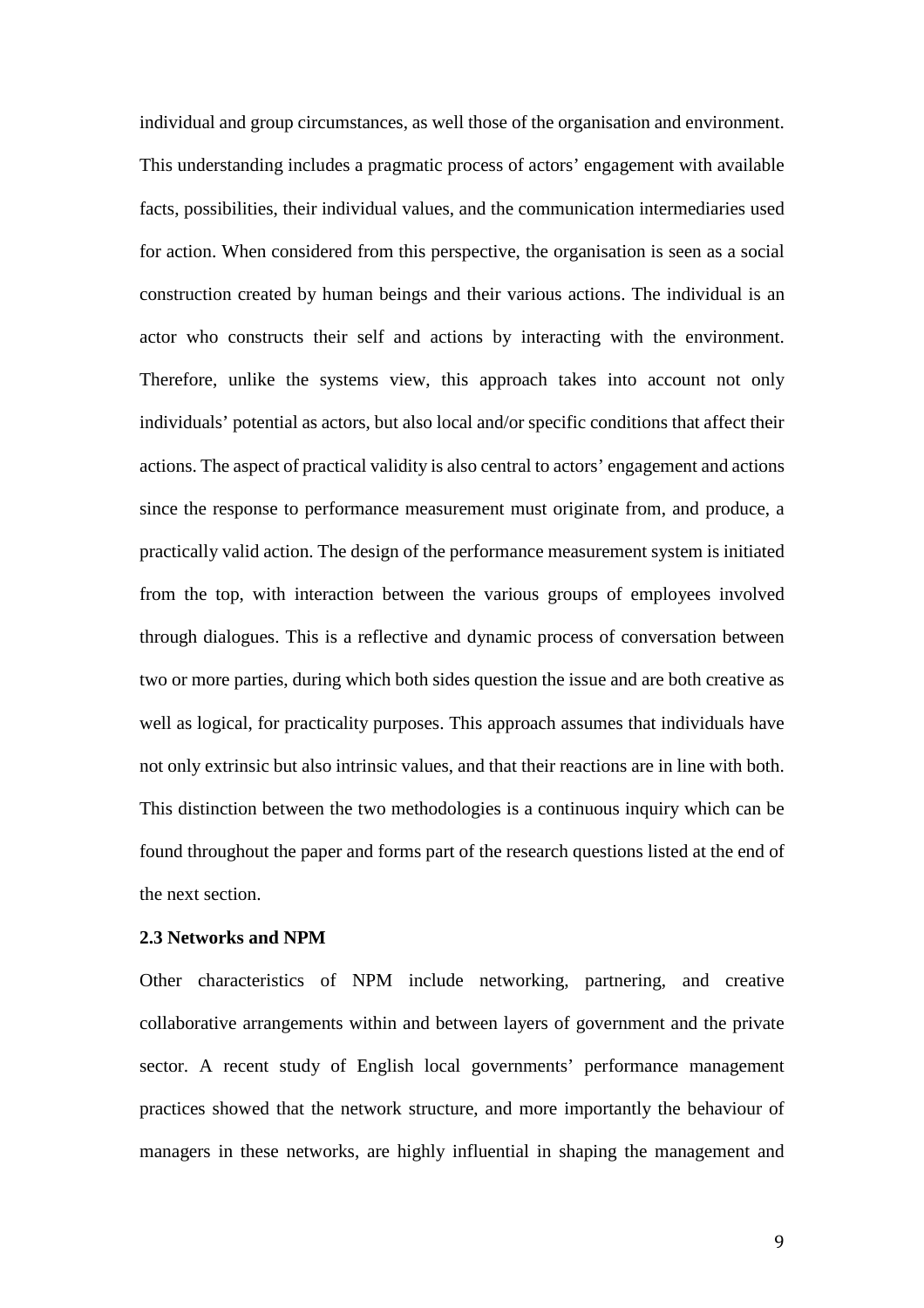performance of the organisations. The study also indicated that future research should examine networking practices in terms of connections between individuals, and that it should unpack the different types of functions (such as technical assistance or knowledge) that such networking can fulfil (Walker *et al.*, 2010; Moynihan and Hawes, 2012). Recent research concerning public sector networks devoted only limited attention to the analysis of informal network arrangements (Baretta and Busco, 2011). This is an area that the present paper must address.

Internal and external professional networks are an important tie which connect the individual to the organisation and to the organisational field. Internal organisational networks connect the individual to the organisation, whereas inter-organisational networks build the connection between individuals in an organisational field. These networks can be formal, informal, mandated or voluntary.

Professional networks, as a form of voluntary cooperation, are part of public services. They have along been studied in public sector management and accounting literature (Pettigrew *et al.*, 1992; Jones, 1999). In particular, health services are characterised by multiple networks of clinical, managerial and financial professionals. Studies which have conducted in-depth investigations into this topic have supported the idea that the sharing of information and the cooperation ideals of modernising governments are more suited to network forms of governance rather than hierarchies (Guven-Uslu, 2005).

### **2.4 Research Questions**

Bringing together the above points, it is possible to argue that NPM has introduced a much greater emphasis on performance measures in public services. These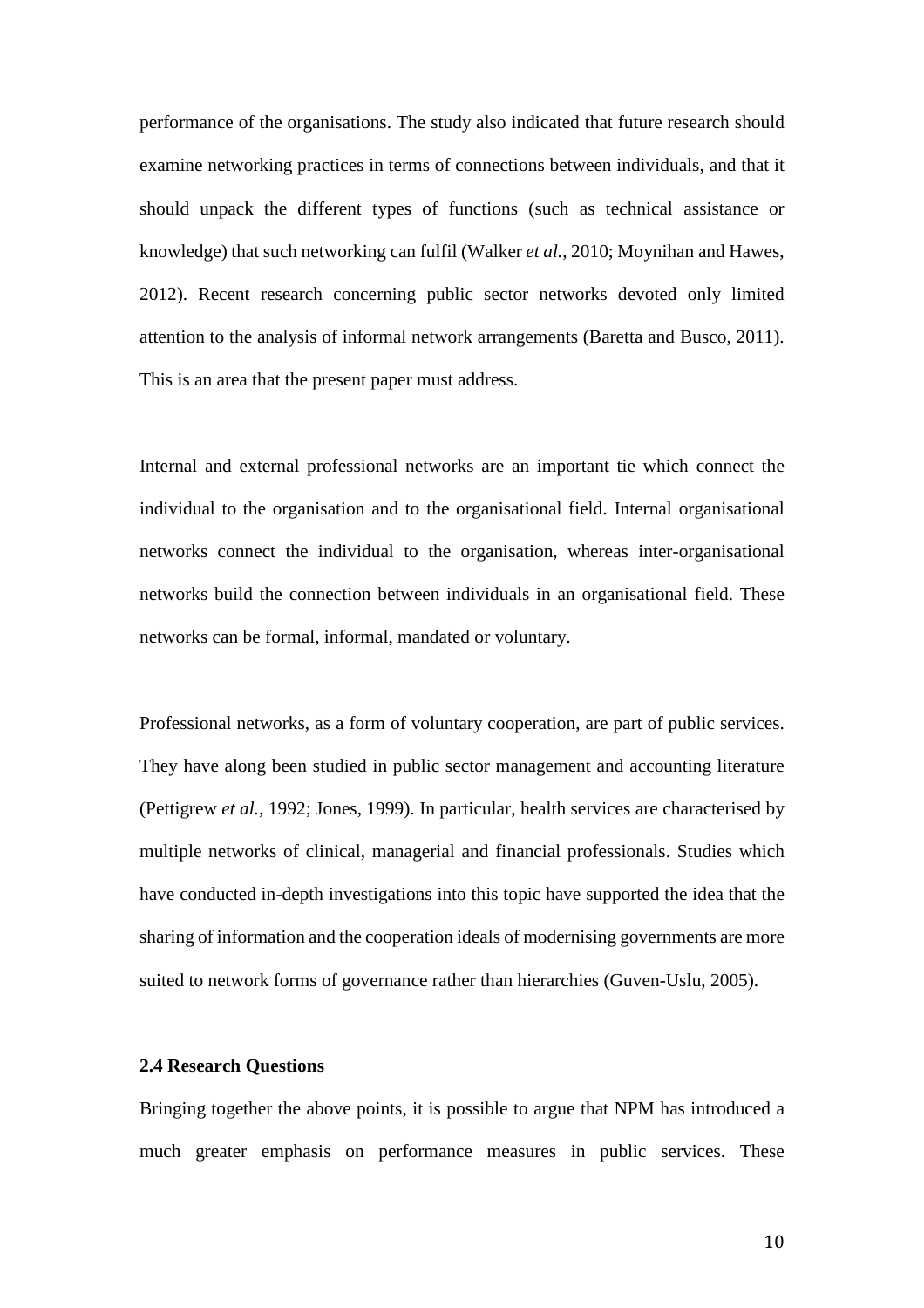developments have led to changes in the roles and responsibilities of managers, who must now take on more duties. These individuals were encouraged to actively network and share information with others in different organisations, both within and outside the public sector. Indeed, evidence in the academic literature showed that investigating managers' attitudes towards these measures is a fruitful domain, as there is evidence that implementing these new performance measures makes a difference, both in terms of responses and organisational performance. To conclude this section, below are the broad research questions that the paper is addressing:

- How do the key actors respond to a set of new performance measures in a public-sector setting? In their response, is there evidence of the systems approach and/or the actor's approach to performance measurement?
- How and to what extent do the professional networks influence key actors' individual responses and therefore the organisational managerial response to performance measures?

The next section explains the research paradigm and theoretical concepts used in this study.

#### **3. Paradigm of Pragmatic Constructivism**

The paper focused on the construction of managerial reality when actors are faced with the challenge of implementing a set of performance measures that they have not used before. The main aim of the present research was to develop a better understanding of performance measurement methodology and how the key actors respond to this. In particular, there was a focus on the role of professional networks in influencing this process.

There were a few reasons behind the decision to choose the paradigm of pragmatic constructivism (PC) for this study. Firstly, PC takes insights from positivism,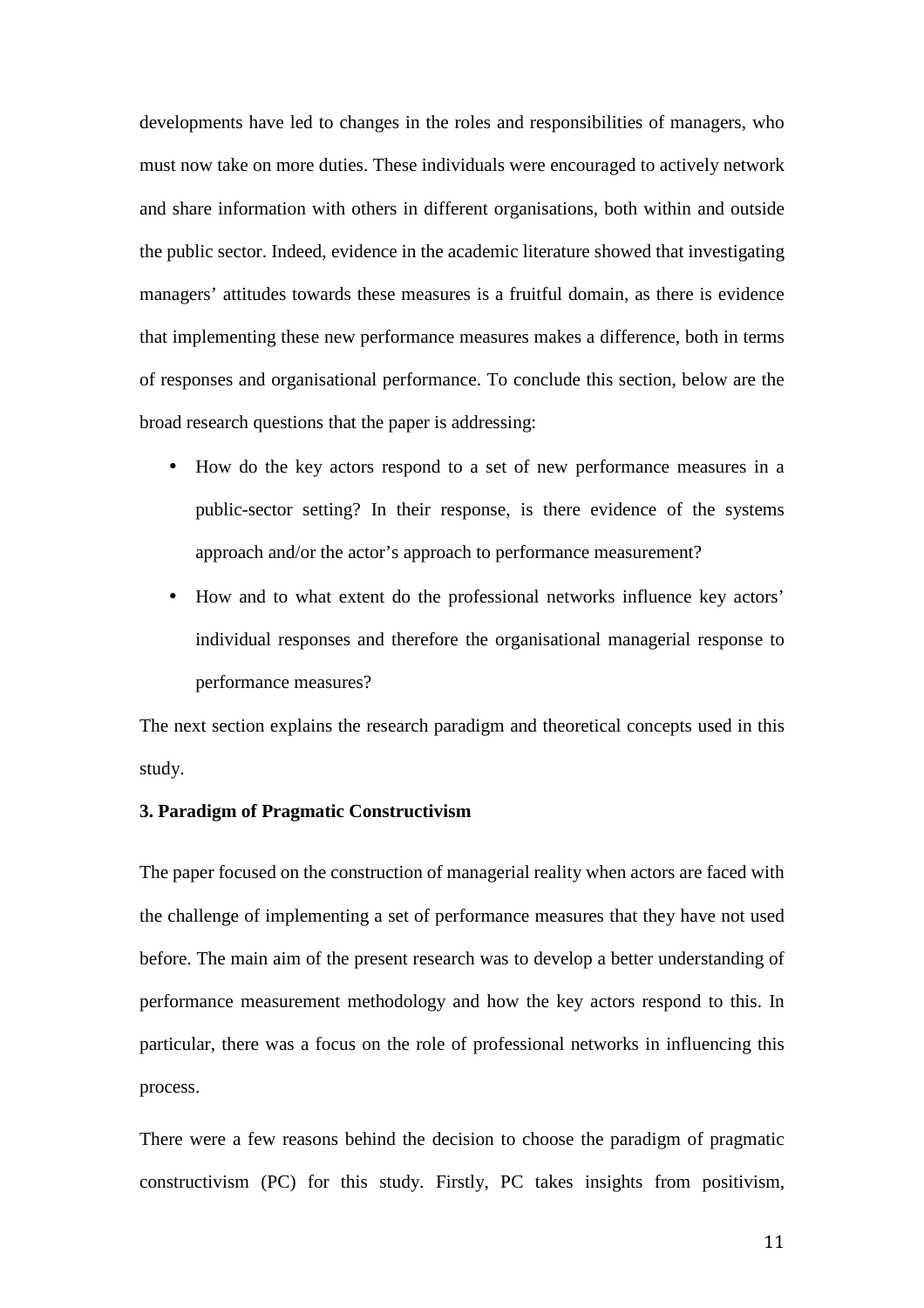rationalism, constructivism and functionalism, thus emphasising a concept of 'reality' coming from the integration of the four dimensions; indeed, PC represents the following four philosophical traditions: *facts, possibilities, values and communication.* The integration of these dimensions through actor(s)' interaction with the real world forms the organised reality. This integration is not a factual thing and cannot be based on a prescription; hence, human understanding, creativity and communication come into play. These are context specific, dynamic and evolving. This multiplicity of PC's philosophical features makes it a strong and adaptable paradigm in the sense that it welcomes relevant features of different theoretical positioning, used for the valid explanation of the integration. In this paper, we used certain features of the theory of social networks in order to make sense of the integration process. This is explained further in Section 3.2 below, and later in the discussion and conclusion sections.

Secondly, as a consequence of the first factor mentioned, PC is in tune with both qualitative, quantitative and mixed methodologies (Malina, Norreklit and Selto, 2011) of research which are used to investigate the integration process. However, it is essential, according to PC, to understand how the human factor influences the integration process and hence why the application of one or more qualitative methodologies would be essential. In this study, we used mostly qualitative data from interviews, observation diaries, and organisational documents. In addition to this, we used some key facts and figures from policy documents to explain the research problem and to justify the research questions. We also made use of accounting and management related facts and figures in order to investigate and explain the integration process. This is explained further in Section 4.2.

Thirdly, PC is fundamentally rooted in the practice of accounting in organisational settings. In other words, it is concerned with explaining how accounting information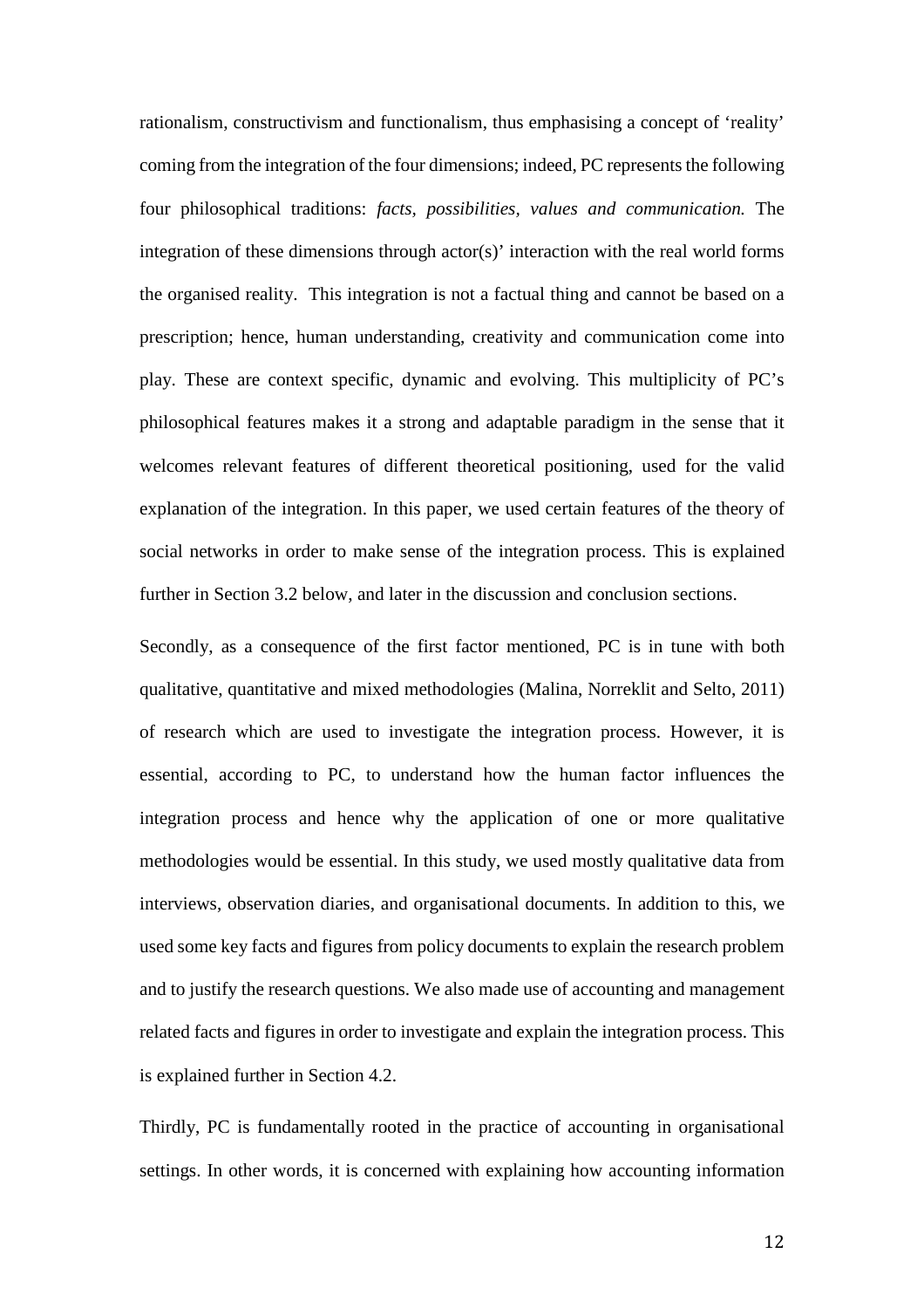and practice are involved in the integration process. Indeed, the objective of investigation in PC is to examine the practice and what works for the particular setting. This was an important feature of the present study, as the data collected related to a process of active searching and learning for the actors until they were satisfied with what they had to do to implement and achieve the new targets. In addition to this, the study focused on pragmatic aims of these actions, thus making it possible to analyse the dynamic relationship between new practices and norms of accounting. This helped to explain the dynamic and shifting values, environments, and the possibilities of organisations achieving their organisational objectives. Individual actors are never the sole authors of organisational stories. The participation of multiple actors is seen as essential for this process to take place, and hence PC is predicated on multi-authored accounts rather than single-authored accounts (Norreklit, 2011) According to Mattimoe and Seal (2016), participants from both inside and outside the organisation are part of this multi-authoring process. Sections 5.3 and 5.4, which can be found below in the findings section, make use of the practice aspect and coauthoring feature of PC and explain the changes that took place during the observation of the integration process.

#### **3.1 Integration of Four Dimensions**

For actors to function, it is essential that the four dimensions are integrated. It is this integration which gives the organisation the power and strength to function in certain ways. As explained by Norreklit (2011, p. 21), there must first be a factual basis, which the actor is aware of and can rely upon. Factual information is essential, as it offers a reliable foundation for practical work. Following this, possibilities must be available, as without possibilities actors cannot do anything. Making alternative possibilities available is the responsibility of management. This requires active engagement with facts in a logical, reflexive and creative way to produce possibilities for the future.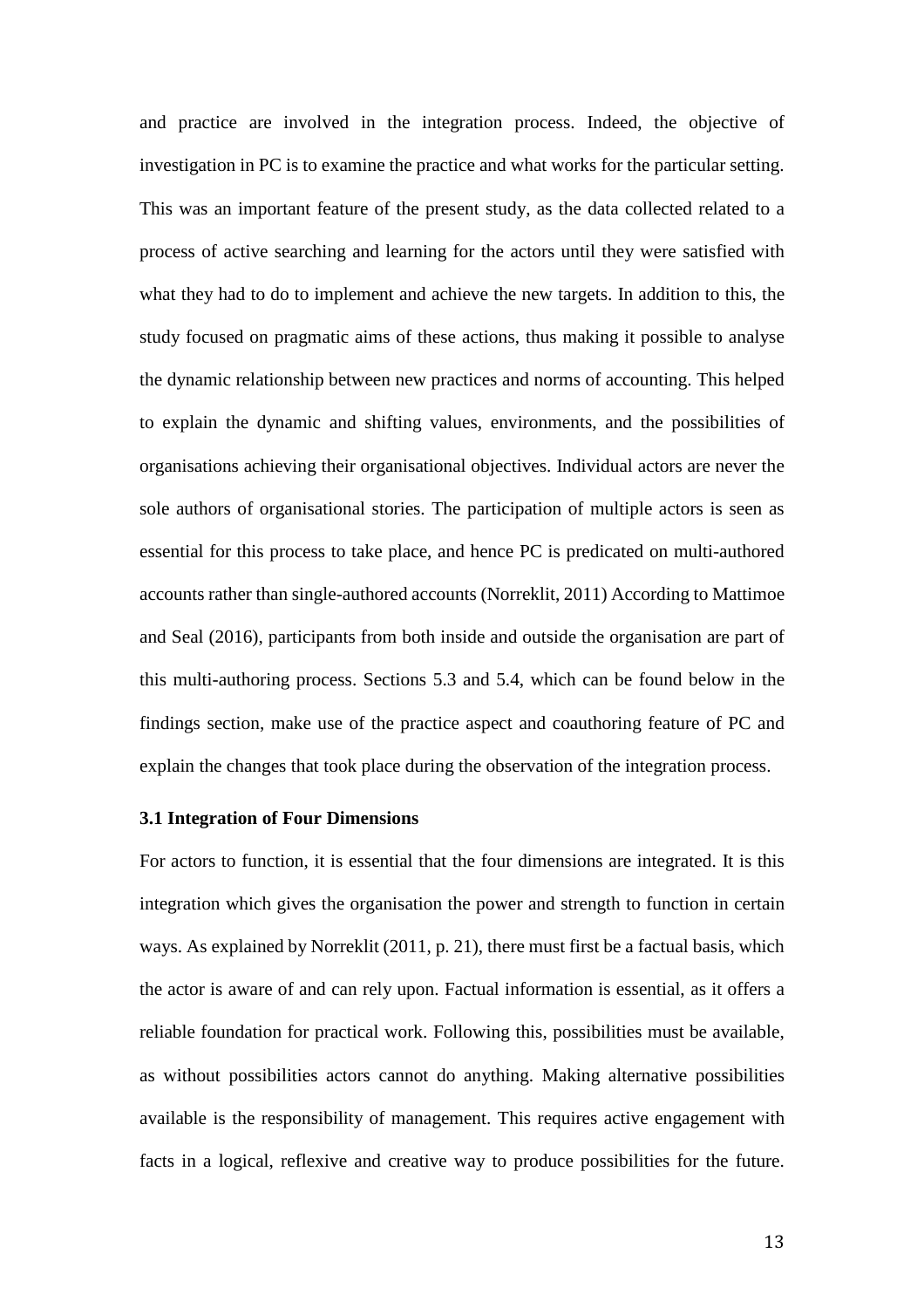Thirdly, the values that actors believe in must be well established, so that there is sufficient motivation for the actors to act. Values are the driving forces behind actors. The fourth dimension of communication is necessary for actors to cooperate and create business. Without this, coordinated action cannot take place. Communication is key to the integration between the other dimensions as it "formats the organization as a common space of meaning" (Norreklit, 2011, p. 31). Emphasis has often been placed on the fact that communication involves coordination, interaction and social position. One final and important condition of integration is the need for practical validity. *Practical validity* is the backbone of the accounting practice paradigm. For actors to act and function, the integration must include practically valid actions, as actors can only act if there is sufficient practical validity. If that is not present, then the consequence is insufficient integration. According to Norreklit (2011), this would result in illusions instead of reality. It is therefore possible to argue that practical validity is both a precondition and an outcome of integrating the four dimensions of PC.

### **3.2 Management Control Topos**

When integrating the dimensions of PC, Nørreklit *et al.* argued that "there is no set of general principles that integrate their four dimensions of reality, rather it is a question of finding 'a company-specific' *topos*, where *topos* refer to the concepts and arguments applied in a specific setting,..." (2006, p. 43). Nørreklit *et al.* developed the concept of a management control *topos<sup>i</sup>* as follows:

Any *topos* is the result of applying a conceptual framework to a specific historical situation. It consists of concepts used and common interpretations of the relevant concerns and arguments. *Topoi* are used for the purpose of organizing discourse, creating and modifying systems and controlling the use of such systems with a view to making decisions or plans. Although any such system has a life and effect of its own, it does not exist independently of human communication (2006, p. 48).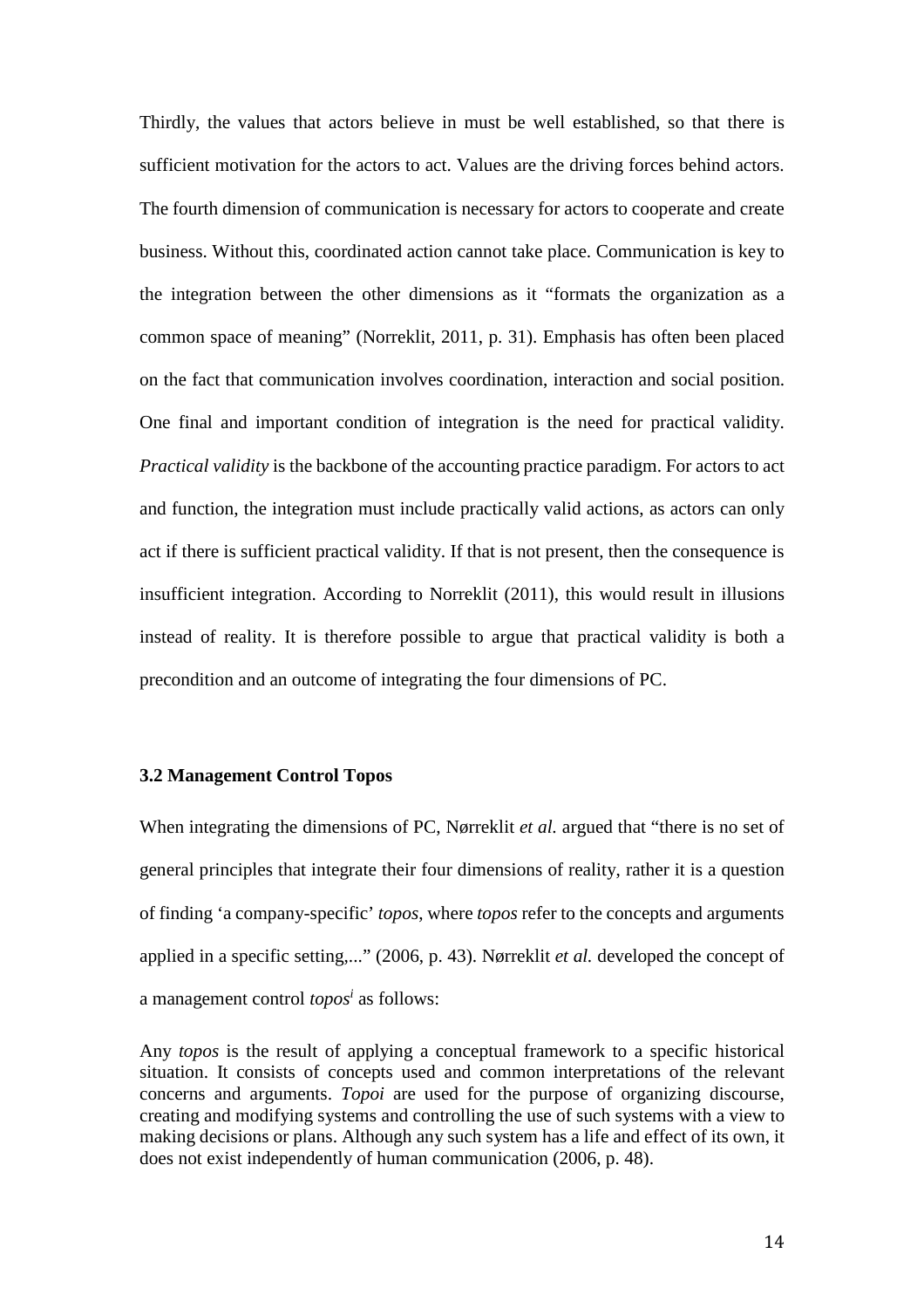The PC framework may be applied to individuals, and/or collectives such as governments and organisations. Crucially, PC does not treat either individuals or collectives as given organisms, but instead as social constructions subject to a common criterion of practical validity.

Norreklit *et al.* further discussed the characteristics of topoi as follows:

*Topoi, then, are the concepts and arguments used in a certain social setting. They are the basic communicative tools applied to the construction of a social world. Topoi facilitate dialogues and all manner of communication between people who share the same topoi. This is why they are such powerful tools in the organizational process. The fact that they integrate a variety of subjective perspectives also explains why the topoi basically vary for each unit: they are a creative solution to the problem of coordinating the complexity of subjective perspectives. If an organization does not create its topoi with care, it cannot utilize the capacity of its members; similarly, when people from different organizations meet and try to cooperate, they face the problem of overcoming the lack of common topoi.* 

With reference to the above understanding of topos, this paper questioned the extent to which informal professional networks have their own topoi and how the integration of the four dimensions of reality takes place when actors in these groups are faced with a challenge or concept that they have not used before.

According to Norreklit *et al.* (2006, p. 60), when analysing the reality construction from one state (without waiting time targets as in the case study in this paper) to another state (where there is a waiting time target), the management topoi surrounding this process must be investigated thoroughly. These topoi are based on the reflections of managers, and can be described as a set of more-or-less implicit rules according to which one set of value-loaded facts leads to another set of value-loaded facts through a specific course of action. Topoi can therefore be described as departing from an integrated reality of which they form a part, to a future integrated reality of which they also form a part. They are a set of transformation rules, which live in a communicative system and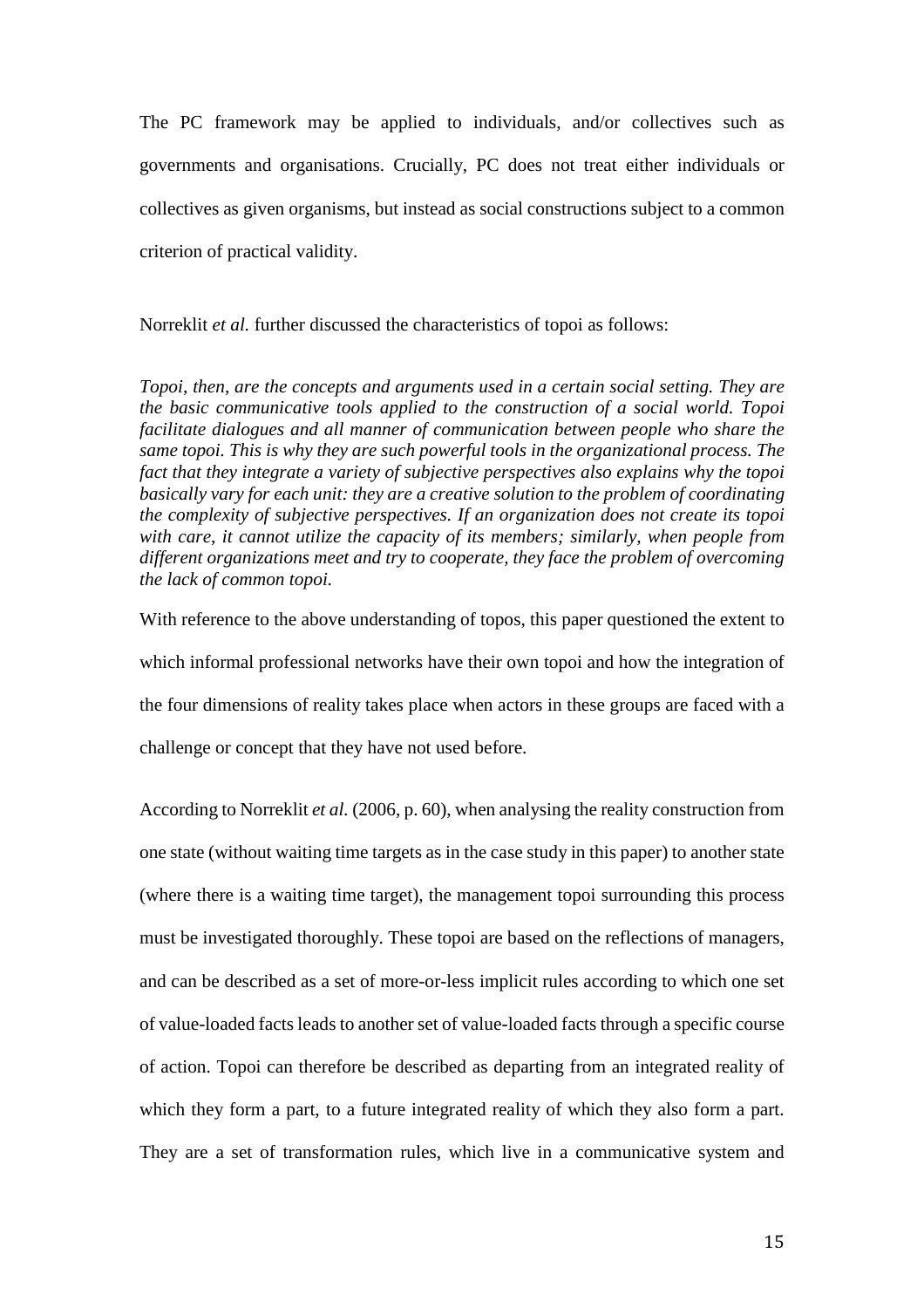integrate facts, logic and values. Indeed, many have claimed that any reasoned or wellargued management behaviour is based on valid topoi. The present paper has responded to this conclusion and has presented a detailed case study of the process.

The next section introduces the concept of 'structural holes' and discusses its connection with PC and the case study.

# **3.3 Role of Structural Holes**

The concept of 'structural holes' in social network theory was developed by Burt (1992), and could provide a possible tool with which to analyse the process of integrating the four dimensions of PC into and between the layers of the professional networks explained above. While the various informal and professional networks studied here may or may not be directly connected, the concept of structural holes would, however, be useful to consider when investigating these potential connections and how these networks influence the management topoi.

Most social structures tend to be characterised by dense clusters of strong connections. Information within these clusters is, more often than not, rather homogeneous and redundant. Non-redundant or new information is most often obtained through contacts in different clusters (Burt, 1992). Contacts in a network, and in different clusters, provide information, opportunities and perspectives that can be beneficial to the central player in the network. When two separate clusters – which could possibly be networks of professionals – possess non-redundant information, there is said to be a structural hole between them (Burt, 1992). Thus, a network that bridges structural holes will provide network benefits that are, to some degree, additive, rather than overlapping. Bridges are more likely than other ties to be the source of novel, non-redundant information. Only such weak ties can be bridges (Granovetter, 1973). Social outcomes, such as receiving information about something new, are usually a function of weak ties.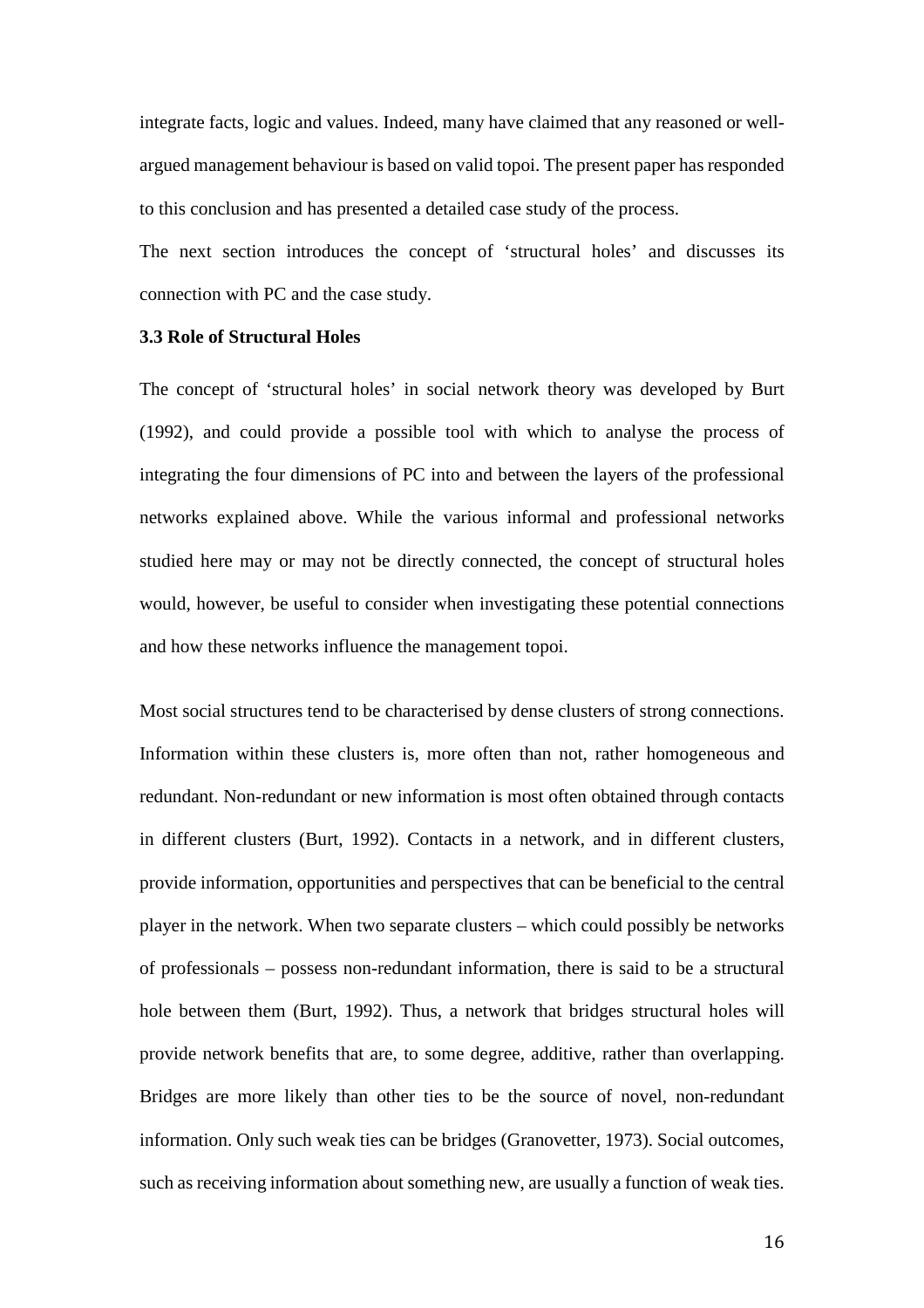An ideal network structure has a vine and cluster structure, providing access to many different clusters and structural holes (Burt, 2004). Burt (1992) defined structural holes as a lack of connection between two nodes that is bridged by an intermediary. Networks rich in structural holes are a form of social capital, in that they offer information benefits. The main player in a network that bridges structural holes is able to access information from diverse sources and clusters. Figure 2, below, represents structural holes and the bridging role of A as a network node. The areas between E and B, and also between H and C, are defined as structural holes, where A is considered the bridge which makes the connection between separate networks that are not normally connected.

#### **Insert Figure 1 here**

For analysis of the data, this paper used the PC ontology in two ways. The first was by adapting the concept of structural hole to PC in order to investigate the influence of the integration of the four dimensions of reality on the generating of a new topos. In this way, the theoretical framework helps to understand the influence of external professional topoi on managerial reality construction, which in turn makes it possible to devise a new managerial topos within a particular setting. This approach attempts to entangle the connections between management control topoi in the organisation and professional topoi outside the organisation, and to establish where certain actors have individual roles to play within and between networks. It also opens up the possibility to analyse the potential influences of professional networks outside the organisation and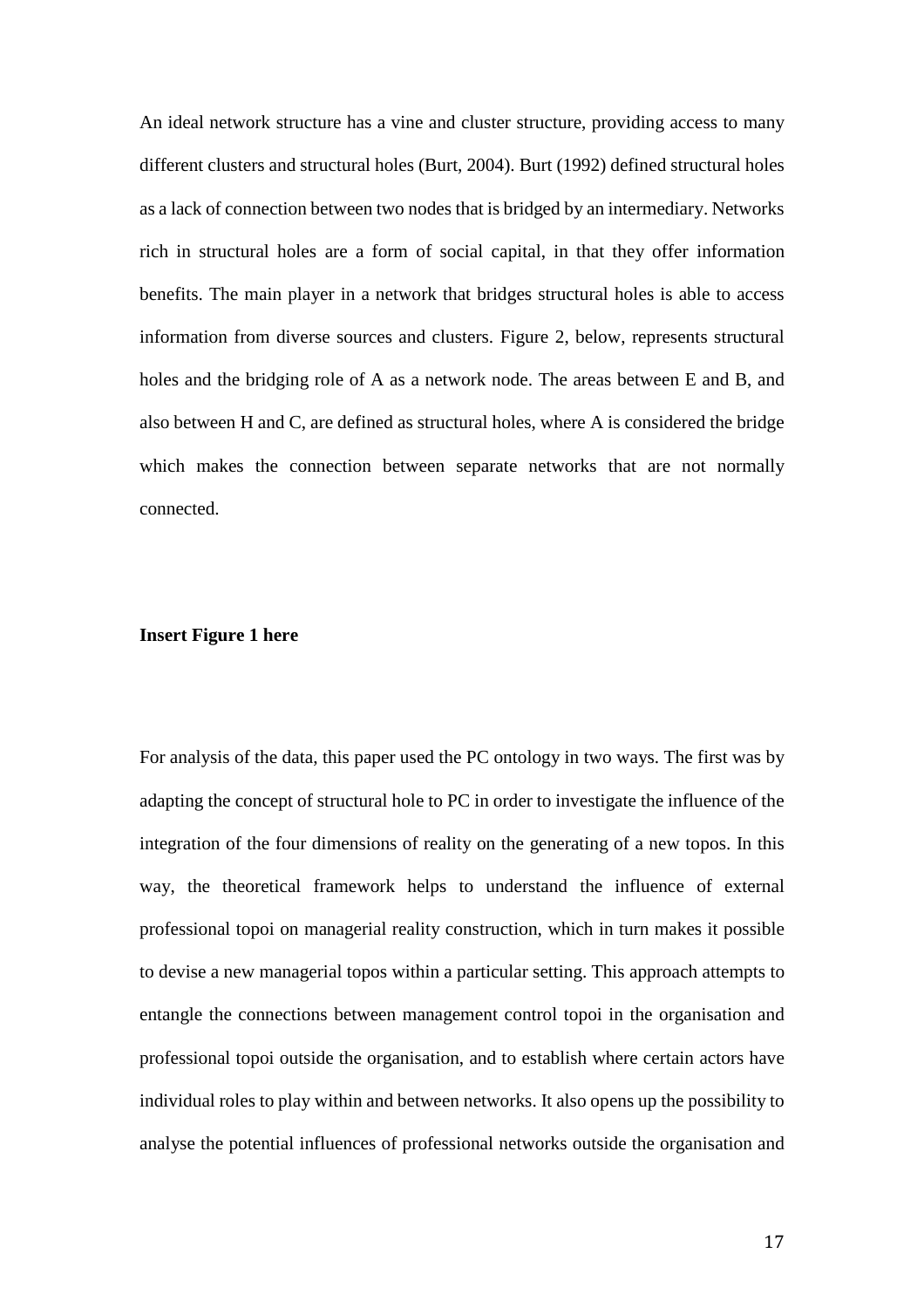how they affect, both directly and indirectly, actors' reality construction.

### **4. Background of Case Study and Professional Networks**

The English National Health System (NHS) is the largest employer in Europe, comprising more than 600 organisations including service delivery organisations (such as NHS hospital Trusts and Family General Practitioners), regulators (the Care Quality Commission and Monitor), fund holding bodies (such as Primary Care Commissioning Groups), patients, and professionals.

Several modes of management exist within and between NHS organisations. The focus in this paper was on profession-based informal networks. These are outside hierarchical practices that dominate the exchange of formal information. Previous studies found that formal organisational structures and the associated formal forms of control revealed tensions in the interactive practice of medicine, thus implying increasing potential for informal networking structures (Jones, 1999).

In NHS hospitals, clinical as well as non-clinical networks play an important role when it comes to organisational structure and management. Clinical networks are influential not only within, but also between, hospitals. However, they usually remain outside direct managerial control. One of the main and most important intermediaries of clinical networks is the professional college guidelines, which make these networks diffused in nature rather than concentrated on a focal managerial network.

### **4.1 Waiting Time Targets**

Waiting time targets (WTT hereafter) were introduced to the English NHS in 2000 as part of the NHS Plan (DoH, 2002); they were hailed as a new form of quality-based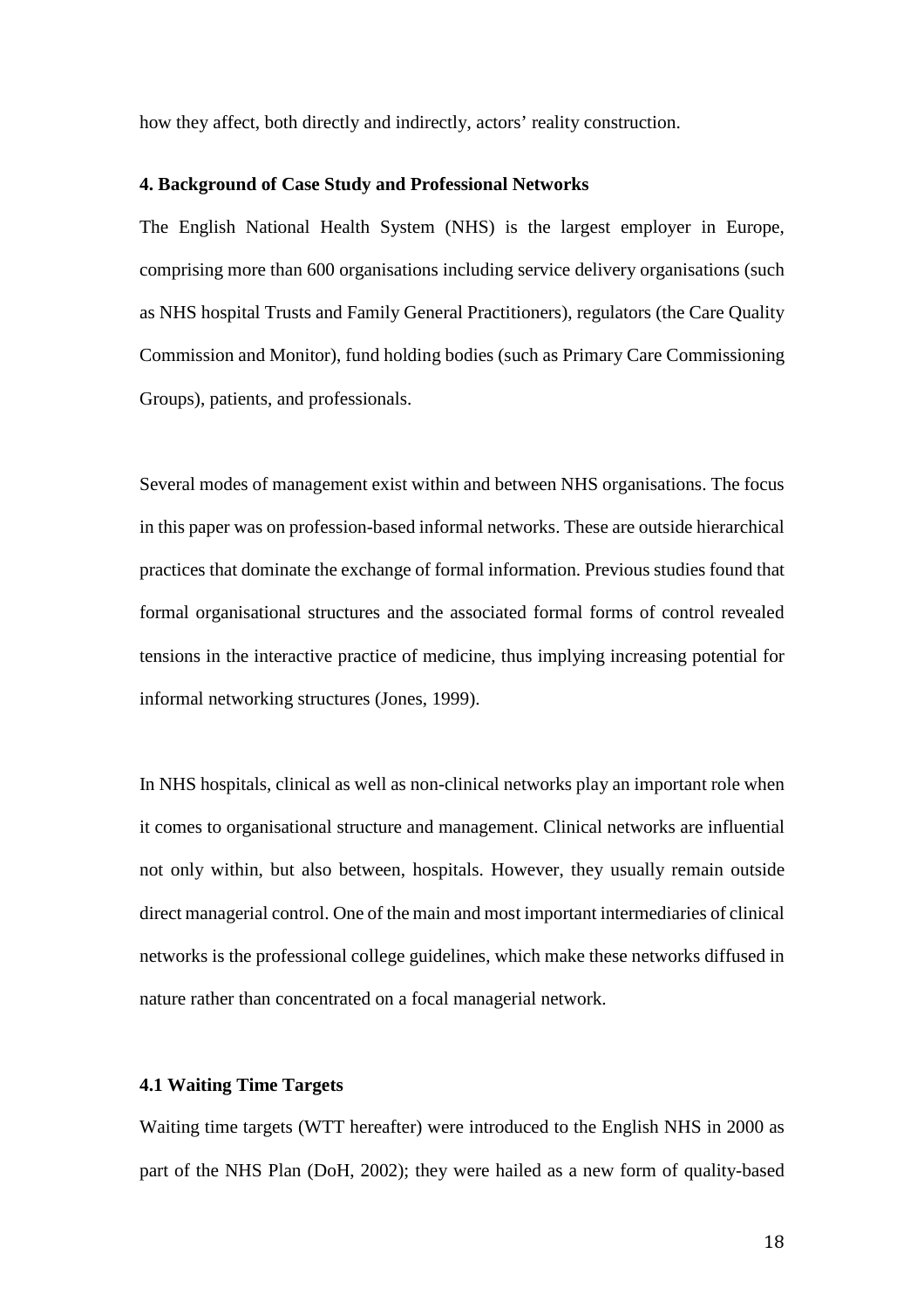performance metric. They were a powerful tool of performance measurement and regime management post-2002, following the introduction of the Payment by Result fund allocation system. This new system introduced a revised fund allocation process to healthcare providers based on actual levels of activity and centrally determined tariff prices. The introduction of WTT was considered by the government as the ushering in of a new measure which could be used to improve quality of service and bring more of a balanced performance measurement and management system, including both quantitative and qualitative performance measures.

The focus of this paper was on WTT for Accident and Emergency (A&E) departments. The NHS Plan, published in 2002, introduced waiting time targets for the first time to A&E departments in the UK as follows: 'by 2004 no one should be waiting more than 4 hours in the emergency department from arrival to admission, transfer or discharge'. In 2004, this target was modified from 100% to 98% to allow for 'clinical exceptions'. For example, patients undergoing active resuscitation or those who deteriorate unexpectedly were excluded. Around the same time, financial incentives were given to those departments that were able to meet the A&E target. Hospitals were being paid approximately £100,000 to spend on capital projects for each of the stage targets met. A survey by the British Medical Association revealed that the additional funds were usually spent centrally to make up for deficits originating in other departments of hospitals, and were not left to be spent by A&E departments (British Medical Association, 2005).

Since its introduction in 2004, the 4-hour WTT has continued to represent a key piece of performance information for all A&E departments in England. All departments report their performance on a weekly basis to the Department of Health. The target was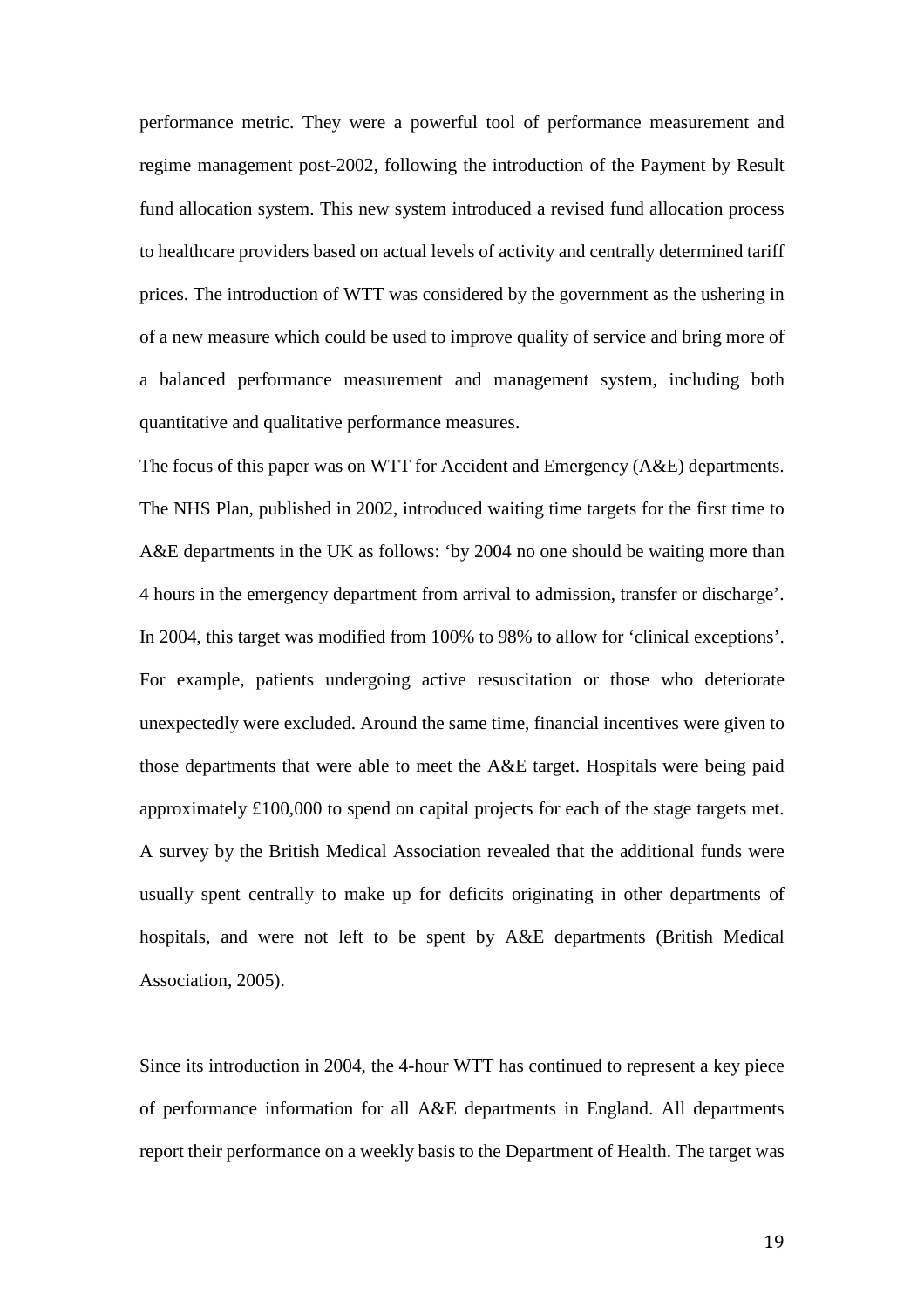further changed to 95% in 2010 as a result of the coalition government's claims that 98% was not clinically justified. This target is still in place today, despite criticism from various medical bodies, including the British Medical Association and the Royal College of Nursing. Indeed, on various occasions, these professional bodies declared through the media that the targets are no longer sustainable (BBC news, 17 January 2007; A&E success 'not sustainable'; The Guardian, 14 March 2013, 'more NHS Trusts are missing the 4hours wtt, 2 April 2013 'NHS failed to meet four hour WTT', King's Fund, 2016).

Approximately 35% of all admissions to the English NHS are classified as emergency admissions. Admitting a patient to a hospital as an emergency case is costly and frequently preventable, yet the number of emergency admissions to hospitals has been rising since the introduction of 4-hour WTT. Between 1997-98 and 2012-13, emergency admissions in England increased from 3.6 million to 5.3 million – a rise of 47% in comparison with the 10% increase in population during the same period. 5.3 million emergency admissions accounted for 67% of hospital bed days in England, costing approximately £12.5 billion (National Audit Office, 2013).

### **4.2 Participants and Data Collection**

In order to assist the data analysis, a detailed case study was employed. The study followed events for approximately 12 months at a large NHS hospital. The organisation was classified as a large acute trust hospital and was located in an eastern rural region of England. During the period of study, the A&E department treated over 100,000 patients on average per year. The hospital was in financial balance during the study period, with a total turnover of over £400 million per annum.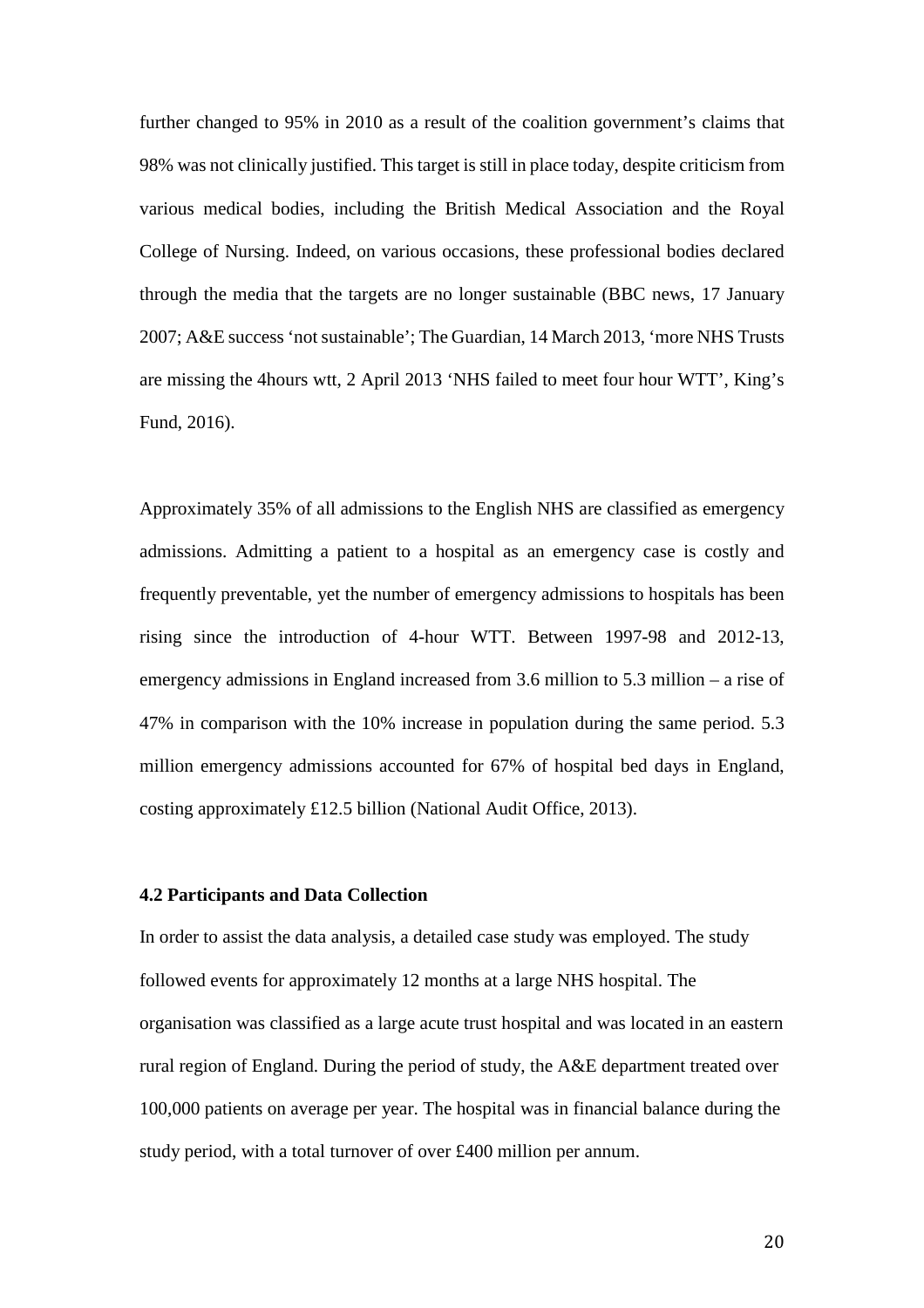The main sources of data were face-to-face interviews with key actors, documentary and archival evidence, and the researchers' field observation diaries. 24 interviews were undertaken with the following people: Chief Executive, Director of Finance, Director of Operations, clinical directors, service managers, clinical managers, clinical consultants, nurses and administrators. The majority of interviews were tape recorded and transcribed.

The approach adopted was an in-depth, longitudinal, single site study in line with various other studies concerning organisational change within the healthcare context (see, for example, McNulty and Ferlie, 2002; Jones and Dewing, 1997; Jones, 1999). Within the single site, the researchers identified several micro-levels of analysis and involved various organisational actors from different hierarchical and managerial posts. This was an important feature of the research, and served to increase the validity and authenticity of the study (Lukka and Modell, 2013). Data was analysed according to the concepts of the theoretical framework. Evidence from the observations and interview data was selected for each dimension of PC. For each of these dimensions, the effects of social network connections and the effects of structural holes were questioned with reference to relevant topoi.

The next section presents the main findings of the analysis.

### **5. Findings**

This section is divided into four parts. The first part describes the management control topos at the time when the new performance measures were introduced to the NHS. It also explains each dimension of PC and the challenges the management team faced when it came to implementing new performance measures. Following this, the second part of the findings section focuses on management control at the A&E department and how clinical and managerial teams reacted to this change. The third part provides

21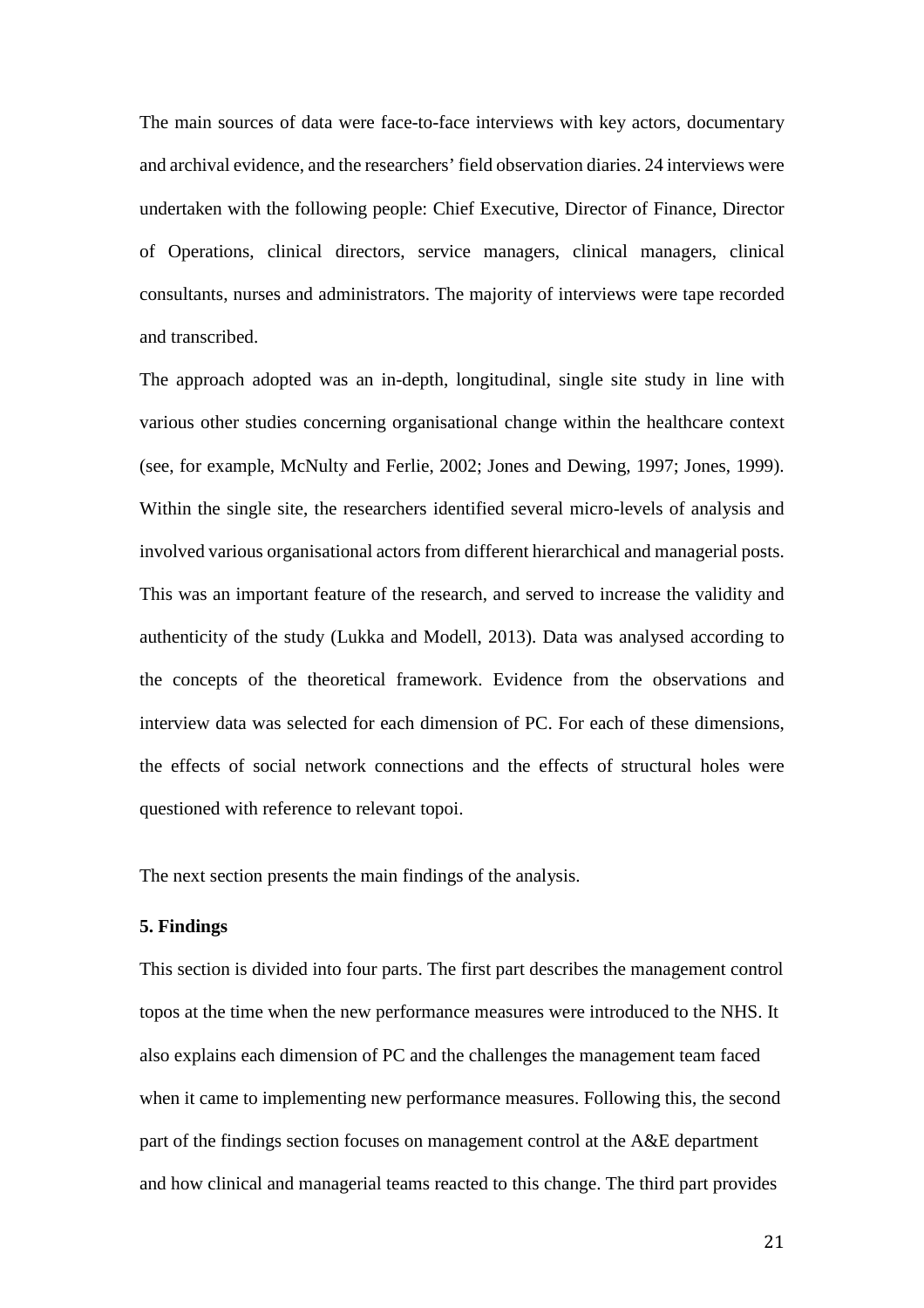a detailed explanation of how external professional networks influenced the practices in A&E and hence the integration of the four dimensions of PC. The final part of this section refers to the structural holes concept from the theory of social networks. The purpose of this is to explain how the integration of the four dimensions of PC provides evidence of new management topoi which formed after the hospital successfully met the new performance target.

### **5.1 Management Topos and New Performance Measures**

During the initial phases of the fieldwork, the management topos was highly influenced by external political steer on performance measurement and institutional directives circulated through internal documentation. These documents were of a highly authoritative nature, requiring all NHS hospitals to act on the targets and report, within three months, on their progress and waiting time figures. The Chief Executive commented on this as follows:

*We are required to make some changes to our performance monitoring and reporting. This is a must and we have to do this within a fairly limited time. Management and clinical leads are all aware of this. We also have dedicated individuals from top to mid level management. I can say we have a good plan in place.* 

It was evident that there was top management support and planning for the organisation to undertake some work in order to address the new performance measures. There was no questioning of the targets, as these were accepted as given. Indeed, an agreement was reached, without discussion, that these were the relevant performance targets to work towards.

*Yes we are given these targets but of course there is a lot of history, a lot of work, and a lot of thinking behind this done by the Centre* [meaning the Department of Health]. *These are clearly relevant and very much about patient experience. An area perhaps we can look at more in depth. This is a good opportunity for management and clinical teams to work together.*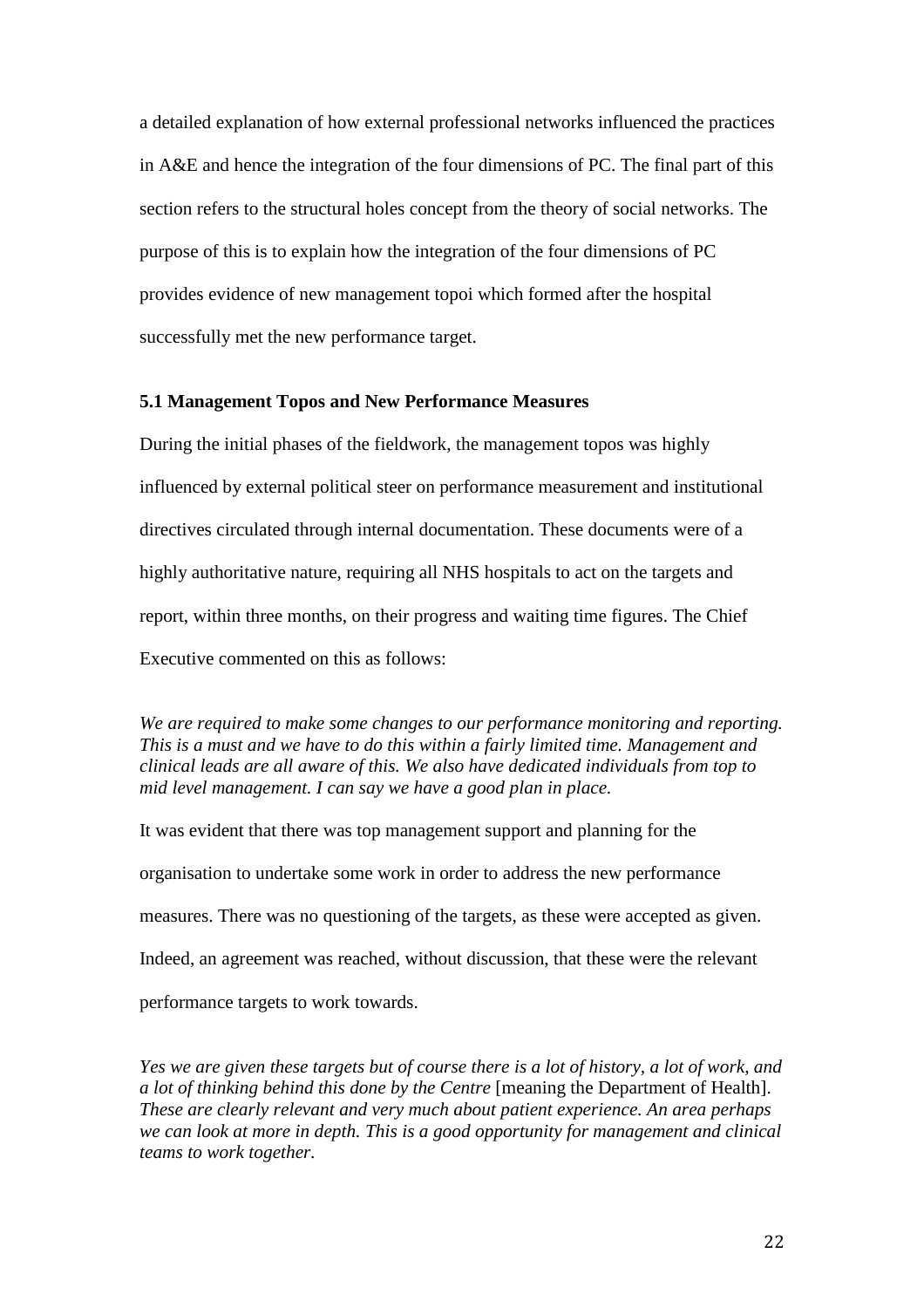The concept of waiting time targets provided a clear focus for top managers and middle-level managers. The Director of Finance was given the overall responsibility of managing the new performance measurement regime. At clinical departments and in A&E departments, an experienced Service Manager and a Clinical Manager were asked to devise an implementation plan. The Clinician Manager of A&E commented as follows:

*Waiting time targets is a new territory for me. It is exciting to know that we will be working to produce positive impact on patients' lives….we plan to shorten the time they spend in A&E. This is welcomed by our team as we all thrive to do this in A&E. We will need a lot of management and time related information to find out where we are at the moment so that we can have a feasible plan to meet the target in about 6-8 months from now.* 

It was evident that these targets were in line with clinicians' professional values and

they were highly motivated to work towards these measures. Senior management was

supportive of the efforts from the clinical teams, as confirmed by the Director of

Operations:

*It is now down to clinical teams to find out how they will meet the waiting time targets.* 

There was, however, some ambiguity in relation to management data and possible

ways of achieving these targets. The Service Manager commented as follows:

*It is very difficult to know 'how' we will reorganize the service. We have almost no information or guideline around this. Clinicians work only with evidence and we are finding ourselves in a position where we need to create some management information or evidence for them to see and act at service level*.

As noted above, in terms of the available facts and possibilities to manage and meet

the waiting time targets, there was some ambiguity. Clinicians, driven by a desire for

immediate action, were accustomed to basing their decisions on facts and evidence.

This was not evident during the initial stages of implementation, as suggested by the

Clinician Manager of A&E: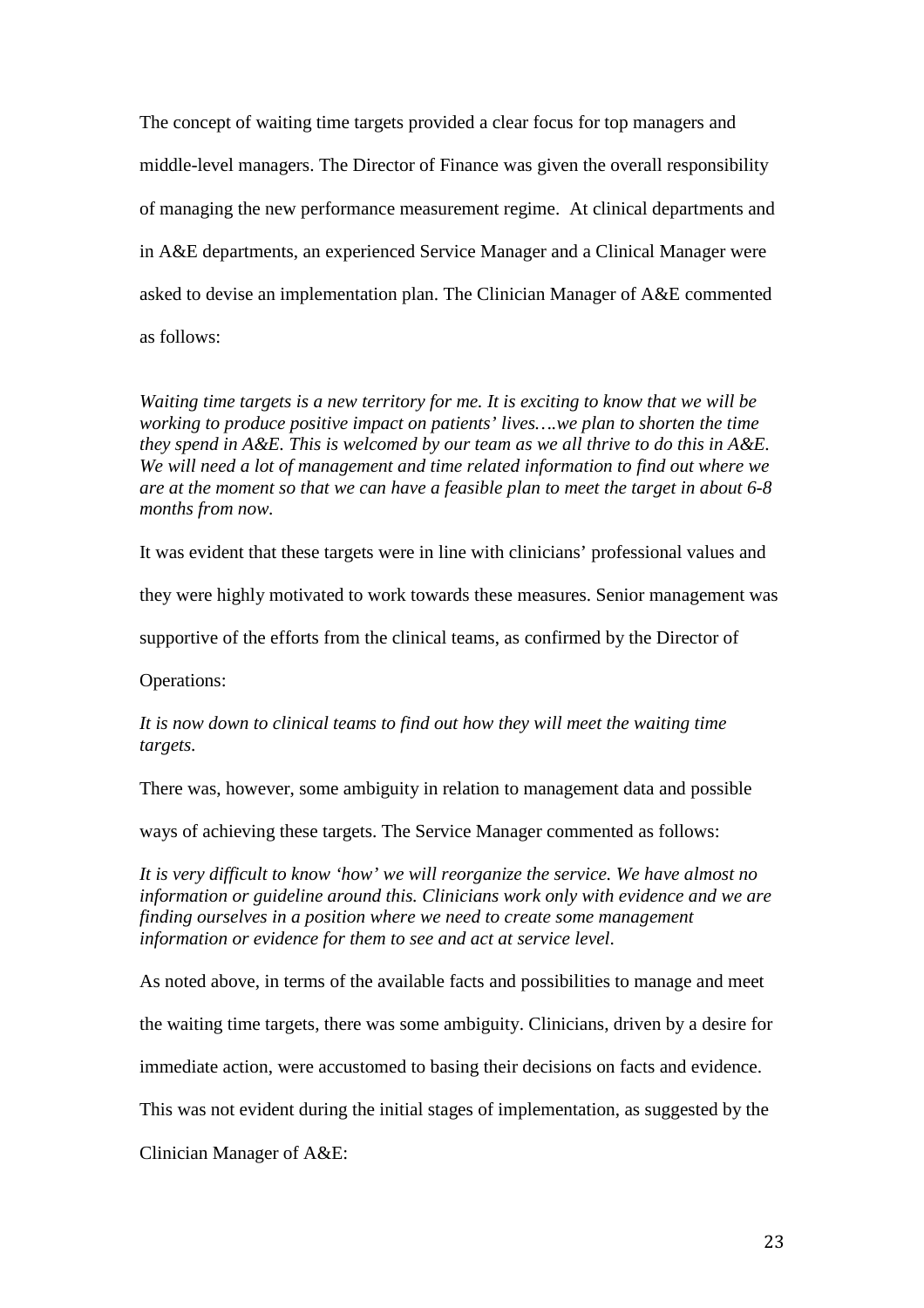*First we need to create a system to record this data then we need to monitor to see where we are. After that we can think about making changes at service level so that we make improvements in waiting time and meet the target.* 

In relation to the PC framework, there were problems with the dimensions of facts and possibilities, as the facts were not fully known and, as a result, the possibilities remained unexplored. In addition to this, there was a clear search for a practical solution. Key actors were under this pressure and were searching for more facts and possibilities. However, during the initial stages of implementation, this search did not seem to be ongoing, and hence there was no strong evidence that the four dimensions of PC were being integrated. There were several concerns surrounding 'practical validity', which was a central concern for service and clinical managers. They were asked to come up with a solution that was practically valid but that was not possible. The Service Manager commented as follows:

*Central guidelines are very clear about for example the 4 hour limit in A&E but there is not much information or guideline about how these will be done practically in A&E. We are left to our own devices to find this out.* 

As indicated in the above quote, there were also some issues in relation to the communication of the targets, as there was a lack of clarity surrounding the guidelines, and particularly how to manage these new targets. The institutional methodology of implementation appeared to be highly mechanical, with an emphasis on the systems approach to performance measurement. The way in which the targets were introduced to the institution could be described as bearing more of a similarity to the systems approach to performance measurement. With this said, however, during the implementation phase, there were inadequacies in terms of information and management guidelines at the organisational and service level. Because of this, the relevant actors found themselves in a position to work towards creating new data and formulating their own method of rearranging the service in the way that they believed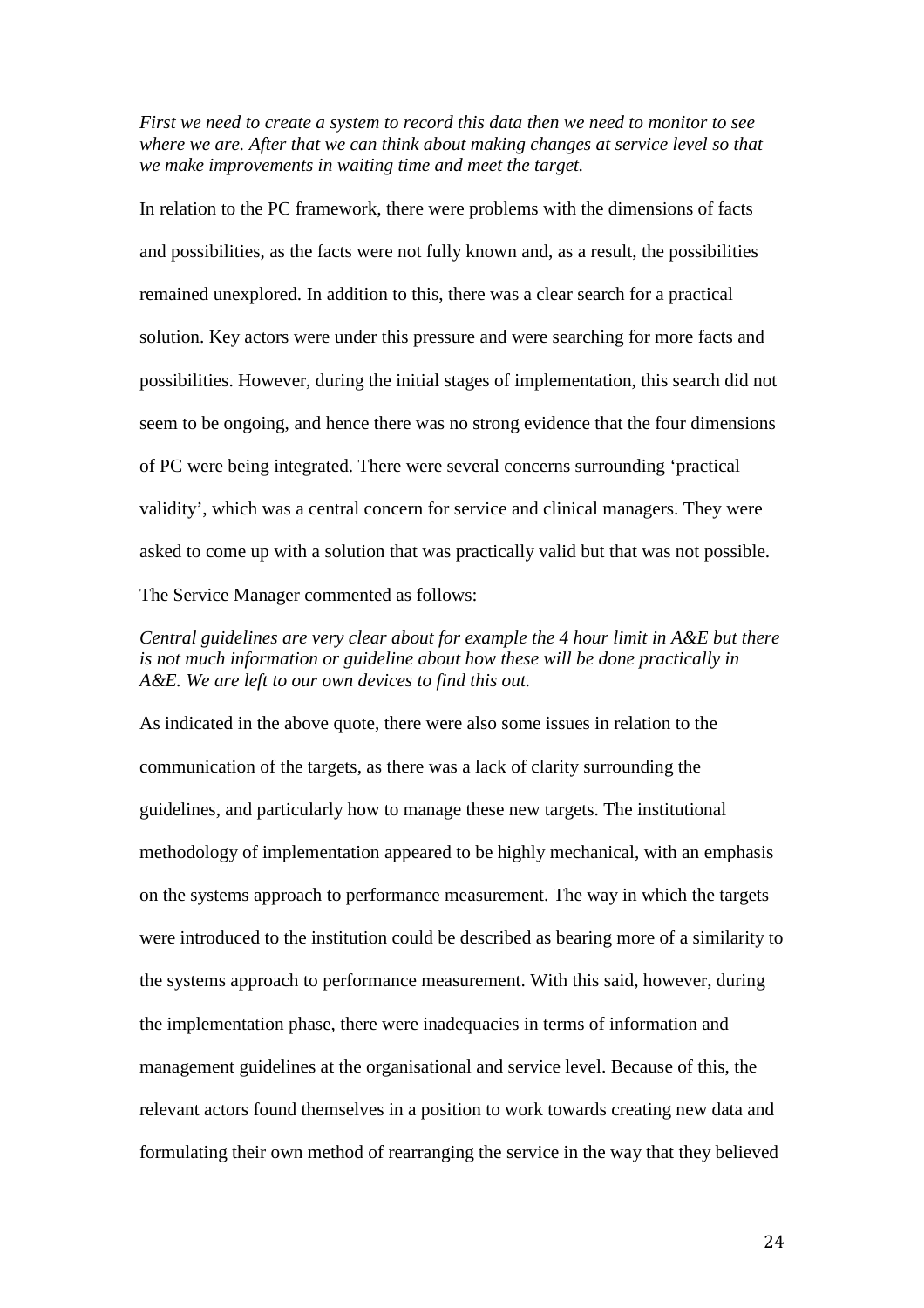to be most appropriate. An internal multi-authoring (Norreklit, 2011) process was initiated at the service level in the A&E department. These features, however, were more in line with an actor-based approach to performance measurement and were not always in line with the top down characteristic of the systems approach (Cinquini *et al.*, 2013). This was an important moment in the fieldwork. Managerial and clinical actors started to collect various types of information and statistics about patient flow, capacity, and the main constraints of the service. This was a period of intense internal communication within the A&E to produce a valid business case based on management evidence. In PC terms, this was a multi-authoring process during which multiple actors entered into dialogue and information sharing. This was evidenced by the changes in their business language, the various small changes to management and clinical practices, as well as the new work relations they were forming with other internal and external actors. These all confirmed the start of a more actor-based management approach. Section 2, below, focuses on the process of actor-based management in A&E.

### **5.2 Clinical topos at A&E**

The clinical topos was highly influenced by the active information seeking of the Clinician Manager, who was collecting management and waiting time data that had been prepared by the Management Intelligence team. This resulted in the A&E unit having to sever connections with that team. New facts and figures provided by them helped the Clinician Manager to produce a document reflecting the current status of demand and capacity issues in A&E. Together, the A&E Service Manager and Clinician Manager drafted a hypothetical projection for the coming months in terms

25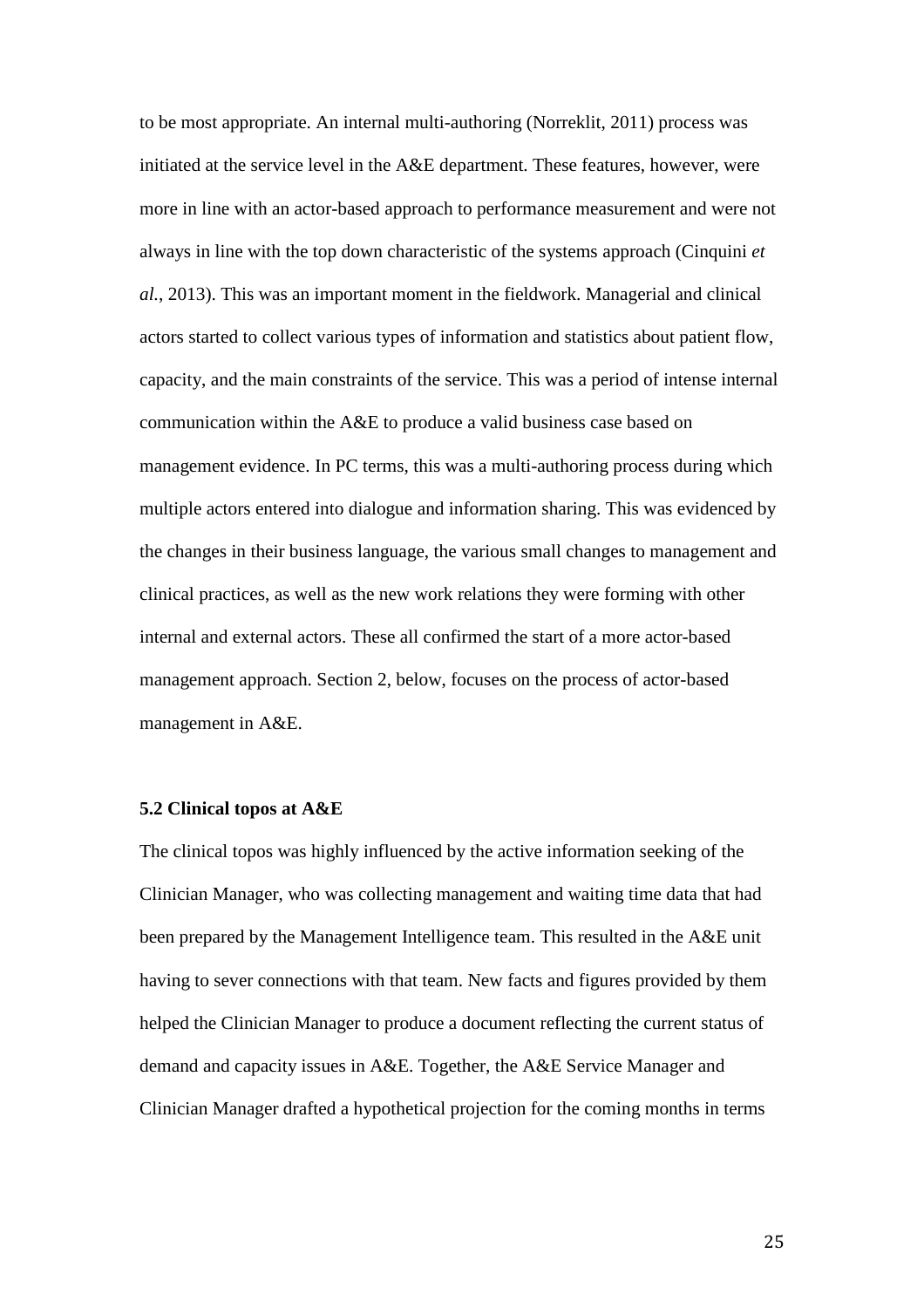of activity levels and the chances that the target would be met. Their comments are below:

*It was evident from the current management data we were only able to see and discharge about 60 to 65% of patients within the limited time of 4 hours (Service Manager).* 

*Current patient pathway is not adequate to achieve the target. We need to work on alternative pathways and perhaps radically redesign the service….(Clinician Manager).* 

These views and reports were shared within the A&E team and then explained by both managers to directors at a management meeting. There was support from the directors, who encouraged the A&E team to come up with some possible scenarios for service level changes.

While the Service Manager was an experienced manager with detailed knowledge of processes and capacity constraints, her comments highlighted a lack of information and practical solutions to deal with waiting time targets:

*We identified the problems but it is not easy to find a solution to this…We are tied in terms of resources for infrastructure and also for having additional people…* 

In response to new facts about the current status of the service and limitations in relation to possibilities for the future of the service, clinical topos at A&E showed some signs of crisis, as it was not possible to make a decision regarding service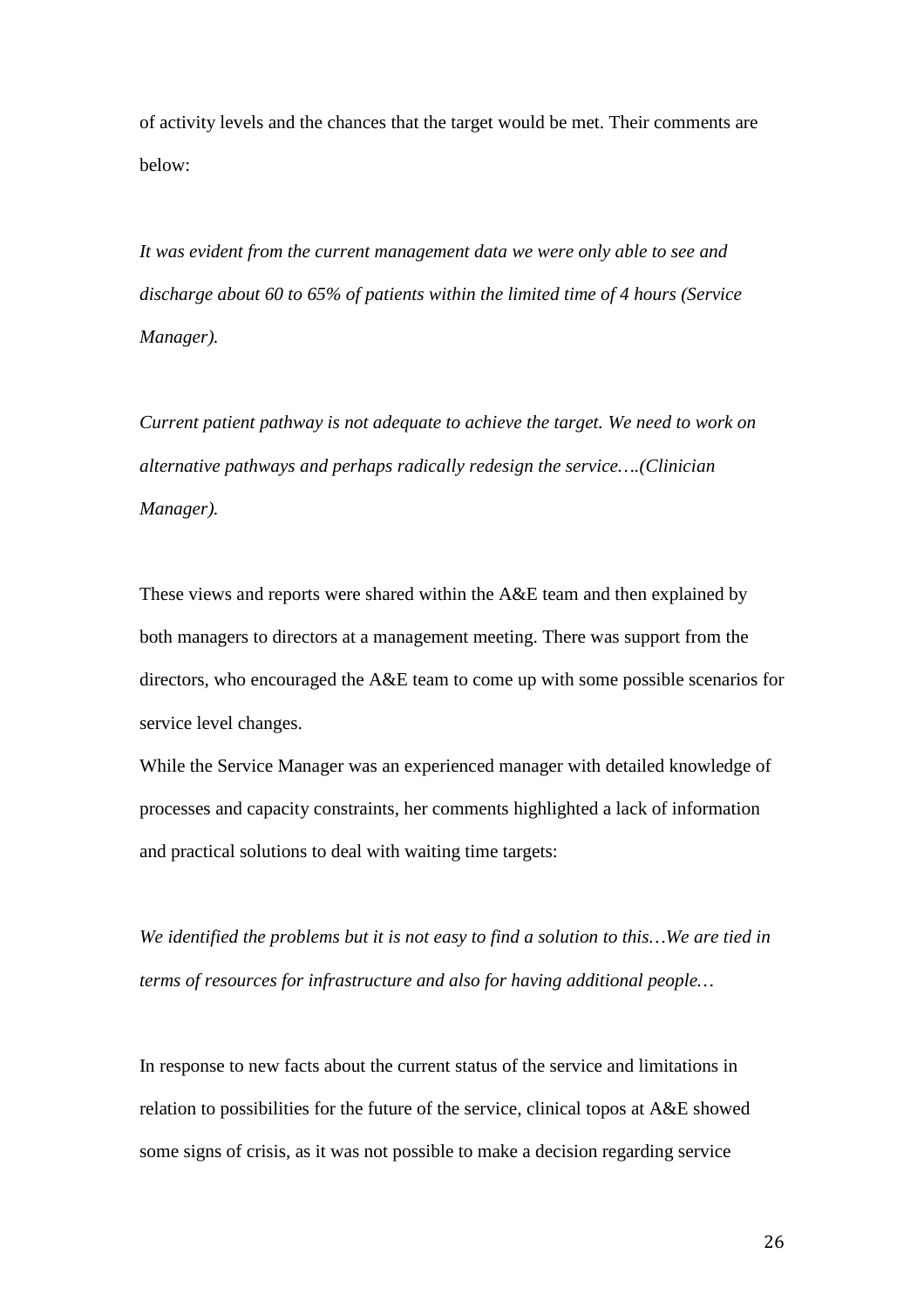redesign. During the crisis period of approximately three months, new ideas were explored but no action was taken. In PC terms, this was a multi-authoring process through dialogue between various actors. Practicality was one of the major concerns, as all alternatives appeared to be either infeasible, too costly, or with a long-term focus, hence making it impossible to meet the target in a timely manner; as such, none of these alternatives were implemented. In terms of PC, it was possible to observe some traces of illusion in the clinical topos at A&E, as there was a clear lack of integration between the four dimensions of PC.

During that crisis period, the Service Manager was actively engaging with other service managers in the region. She was part of a regional and national network of service managers. These managers were partaking in some informal communication, meetings and discussions about new performance measures. Below are some of the Service Manager's comments in relation to these networks and their impact:

*Clinicians asked me about how these meetings were going. I told them that in one of the hospitals in the region, some clinicians were preparing a proposal for service redesign….This got their attention…Then our Clinician Manager came with me to the following meeting.* 

It was evident that a professional topos was forming between these service managers and certain clinician managers in the region. This topos was a source of new information from other hospitals about different ways in which the structure of the A&E could be changed. These managers were freely talking about the new time measures and were sharing their experiences as well as forming their own

27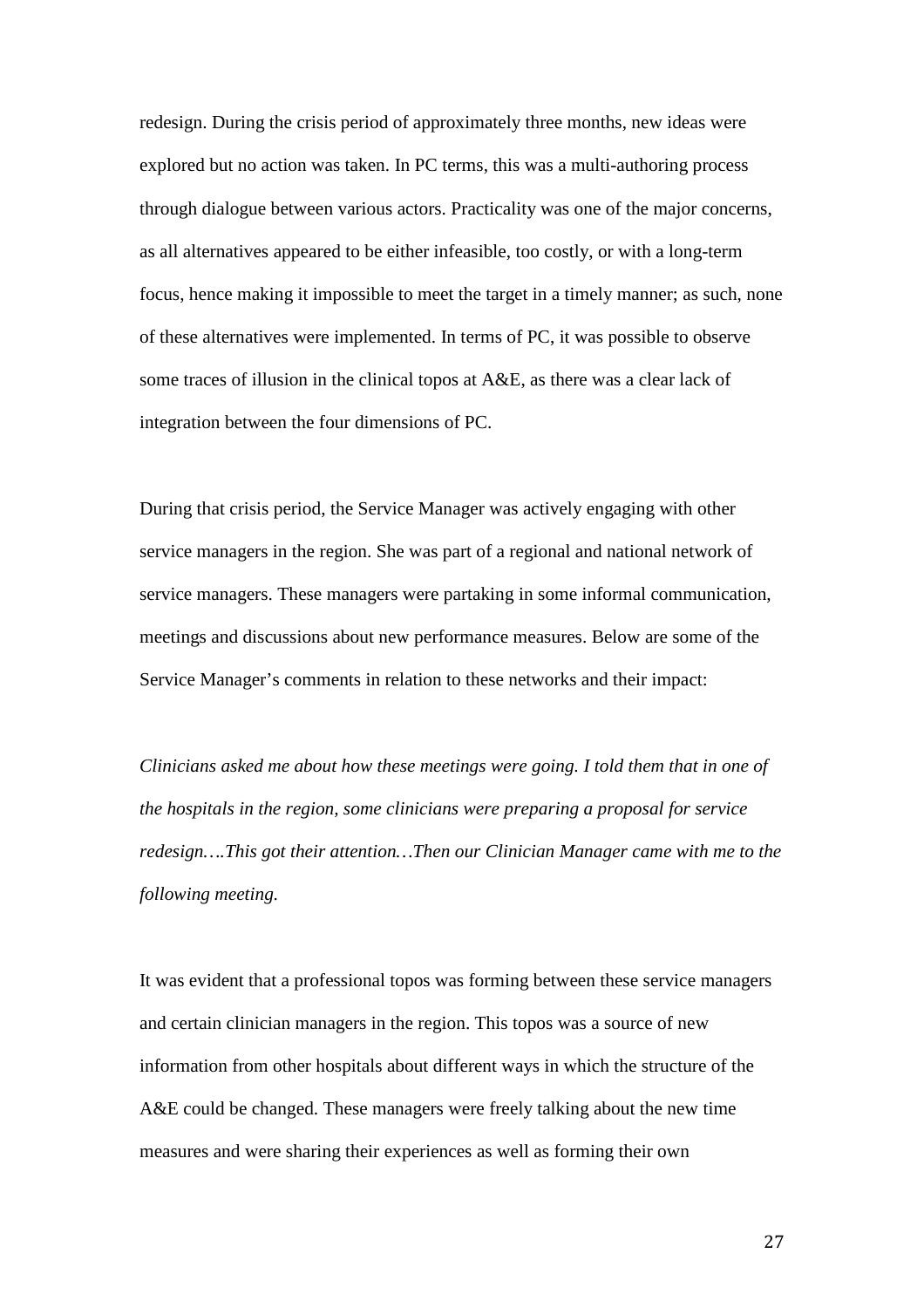professional topoi away from organisational boundaries. Indeed, the clinical topos at the A&E was being influenced by these actions. Professional topoi occupied a shared space in between hospitals and provided a continuous stream of information and practices to all. The motivation in the professional topoi was high, as there was a shared understanding and shared professional values. These features meant that the professional topoi were inter-organisational and highly active in terms of producing and communicating possibilities for alternative service redesign and new patient pathways. The Clinician Manager explained this as follows:

*We are working with another hospital and talking to clinicians there to find out a new admission and assessment route to make sure the patient is seen, diagnosed and directed within the time limits.* 

The clinical topos at A&E was evolving rapidly and enthusiasm was increasing, particularly given the new evidence and examples of different pathways that were being shared and the benchmarking possibilities that were emerging. Clinician managers suggested visiting the other NHS Trust which they collected information about through the professional networks. Lead clinicians were supportive of this idea to learn how service redesign was undertaken at another hospital. They perceived this opportunity as an open forum to discuss possibilities for adapting similar procedures in their department. Below are extracts from the observations of a consultant clinician during their visit to the other NHS Trust:

*…our visit proved to be very useful. They were using a piece of software in the other trust…it was not very expensive, not a big investment …We asked senior management if we could also purchase the same software here …* 

*….apart from that they had rearranged the A&E where they had an assessment*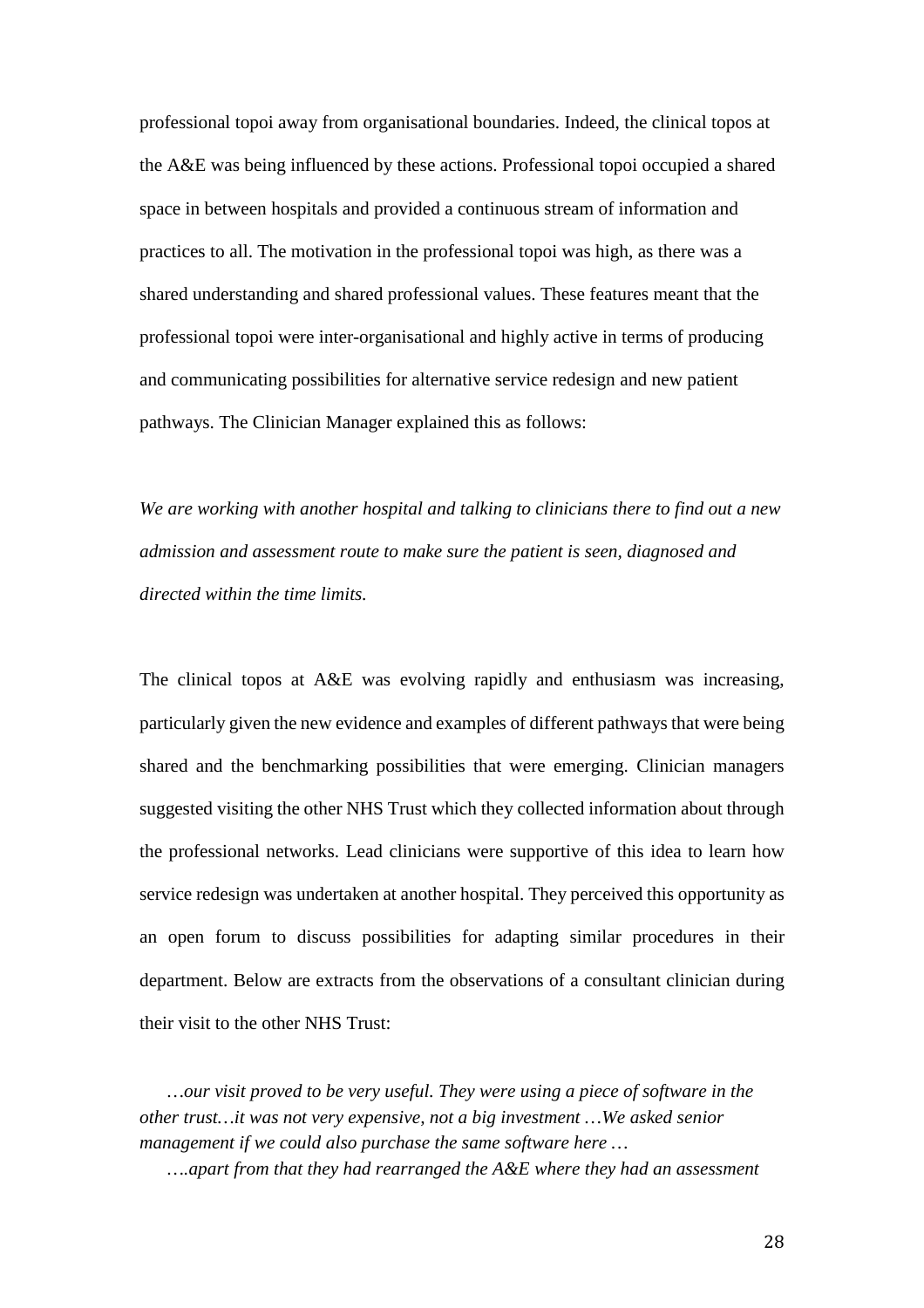*unit in addition to normal A&E rooms. They admitted patients in the assessment unit first and then made sure that they discharged the patient within the time limit… For patients that needed longer treatment they were discharged to a treatment unit which was between the A&E and other wards…so that they could be admitted to a ward afterwards if needed…* 

Clinicians at the A&E department were convinced that after observing how the changes were working at the other trust, if applied in their department, these changes could have helped them achieve the WTT and make it sustainable. They then entered into regular communication with the other trust to understand the details of their patient pathway. This evidence provided detailed information consisting of informal, mostly nonwritten, benchmarking; this benchmarking was largely based on observation, sharing of information and discussion between the two A&E departments. Members of the A&E team collectively believed that a similar application could also work in their department. The changes suggested were not very costly. Moreover, these changes would provide the flexibility and new pathway opportunities needed to improve and speed up the service.

Informal professional networking outside the organisation was an important social tie for clinician managers in terms of getting connected and forming a network bridge between the departments of two different hospitals.

### **5.3 Internalising Professional Topos and Integrating the Four Dimensions**

Observations and facts collected during the visit to another A& E department were the key pieces of information that the clinician managers and service managers shared with the board members. There was some level of conflict between the top managers and clinician managers. This was evidence of a process by which the professional topos was influencing the management topos through structural holes where clinician managers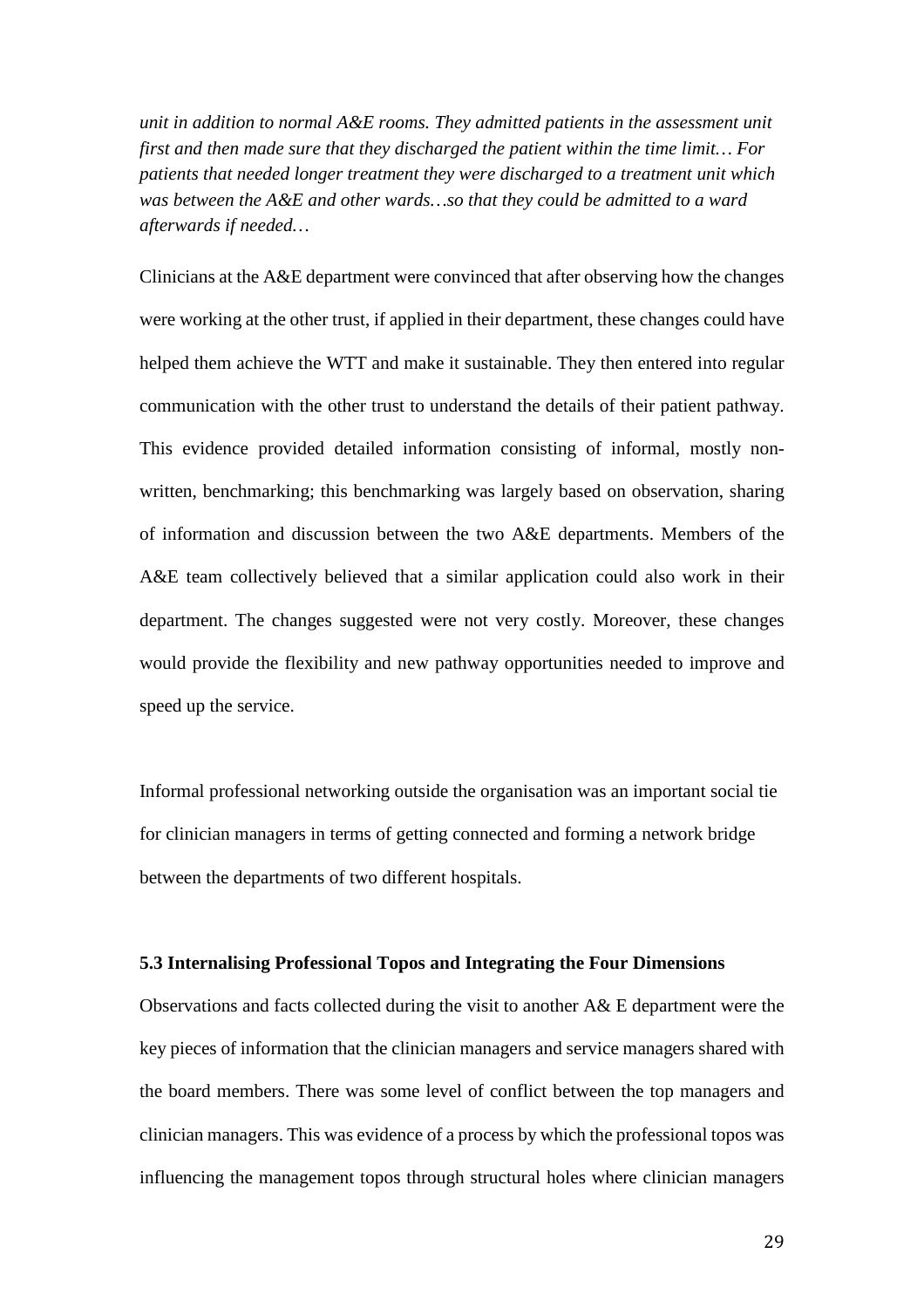were in action. In terms of PC, this was a key process, and constituted further evidence of coauthoring between the clinical topos and the management topos. This is explained below with reference to specific events and actions.

Clinician managers were asking for some changes in reconfiguring a new patient pathway and for investment in the wards to redesign the rooms in A&E; they also wanted to buy a new software package to keep track of real-time data in the department. They explained to board members that they had seen what the other A&E department was doing and that it was working well. As a result, they expressed a willingness to implement similar changes in their department. This request was followed by a 3 or 4 week period of bargaining and persuasion between the clinicians and the board members:

*We asked for simple partitioning of the space and rearranging of some beds. The software was not expensive, …There were discussions and some questions…We mentioned other A&Es are also doing similar changes…I heard one of London area service is also doing something along the same lines... Over a period of a couple of months, we had the new structure up and running (Clinician manager, A&E)*.

*This software is useful, helps me to follow which patients are in the A&E at the moment…When these patients entered through the door and what time they need to be out…. I know exactly what this particular patient is waiting for (Service manager, A&E)* (while showing the researchers how the software worked).

After a number of meetings, the proposed changes went through a process of adaptation and were accepted after approximately two months of planning and discussions. With the introduction of the new software and computerised system, everybody in the team became aware of real-time waiting time data on their screen at all times. In addition to this, there were some physical changes in the department. Two smaller sub departments in A&E were built. The first one was an assessment and discharge sub unit for patients who would be seen and discharged within the 4-hour waiting time. The second sub unit was for more serious cases that required longer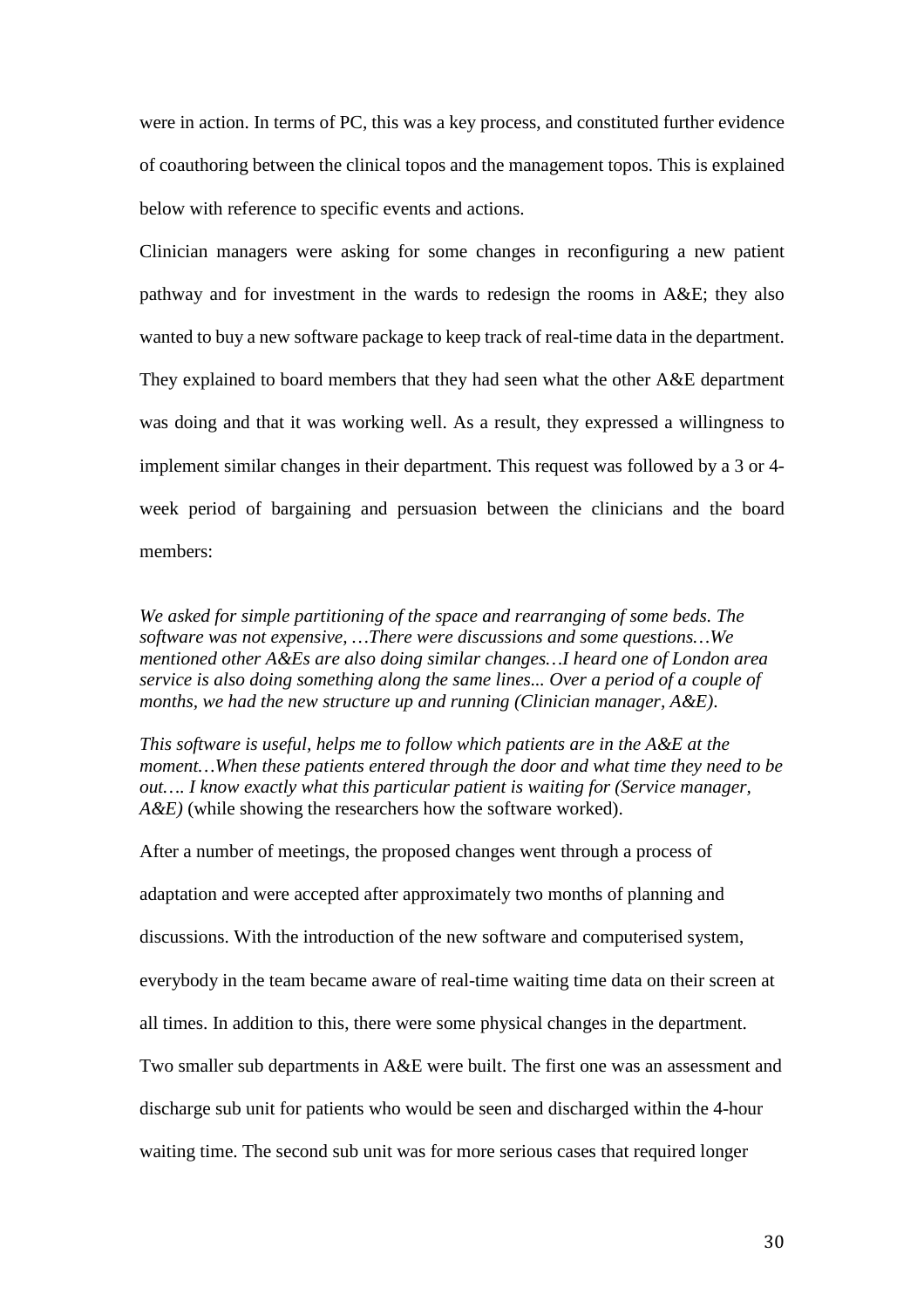treatment or for cases that needed to be taken as new admissions to the hospital. These changes guided the design of new patient pathways, and hence a new administrative system of record keeping and management was set up. Although it was not essential to increase the number of clinical staff, it was evident that more administrative staff and increased paperwork would be one of the outcomes of these changes. One of the A&E Nurses commented as follows in relation to changes that they experienced in the department:

# *…WTTs completely changed the way we do our services and how we deal with patients waiting in A&E... (A&E Nurse). It is a big change and stressful most of the time…*

Other clinicians agreed with these views and emphasised that there were very apparent changes in the department and in the way the service was delivered. New work processes were in place. Staff were continuously learning and adapting to new processes and recording systems. There was a supportive and positive spirit in the work environment, but there was also a certain level of stress, as the changes were drastic and the outcome of these changes was unknown at the time. On the other hand, the professional drive behind the changes for service improvement kept the team together and helped them during difficult times. These changes were slowly being infused into the everyday language of the A&E department and there were subtle changes in everyday practices. There was emerging evidence that the management topos was being affected as the new waiting time performance measures entered into daily practices. This resulted in a new attitude and new structures of control being infused into routine activities.

The section below explains these changes, with reference to the theoretical framework; it also discusses the role of structural holes in integrating the four dimensions of PC and their influence on the modified managerial topos.

31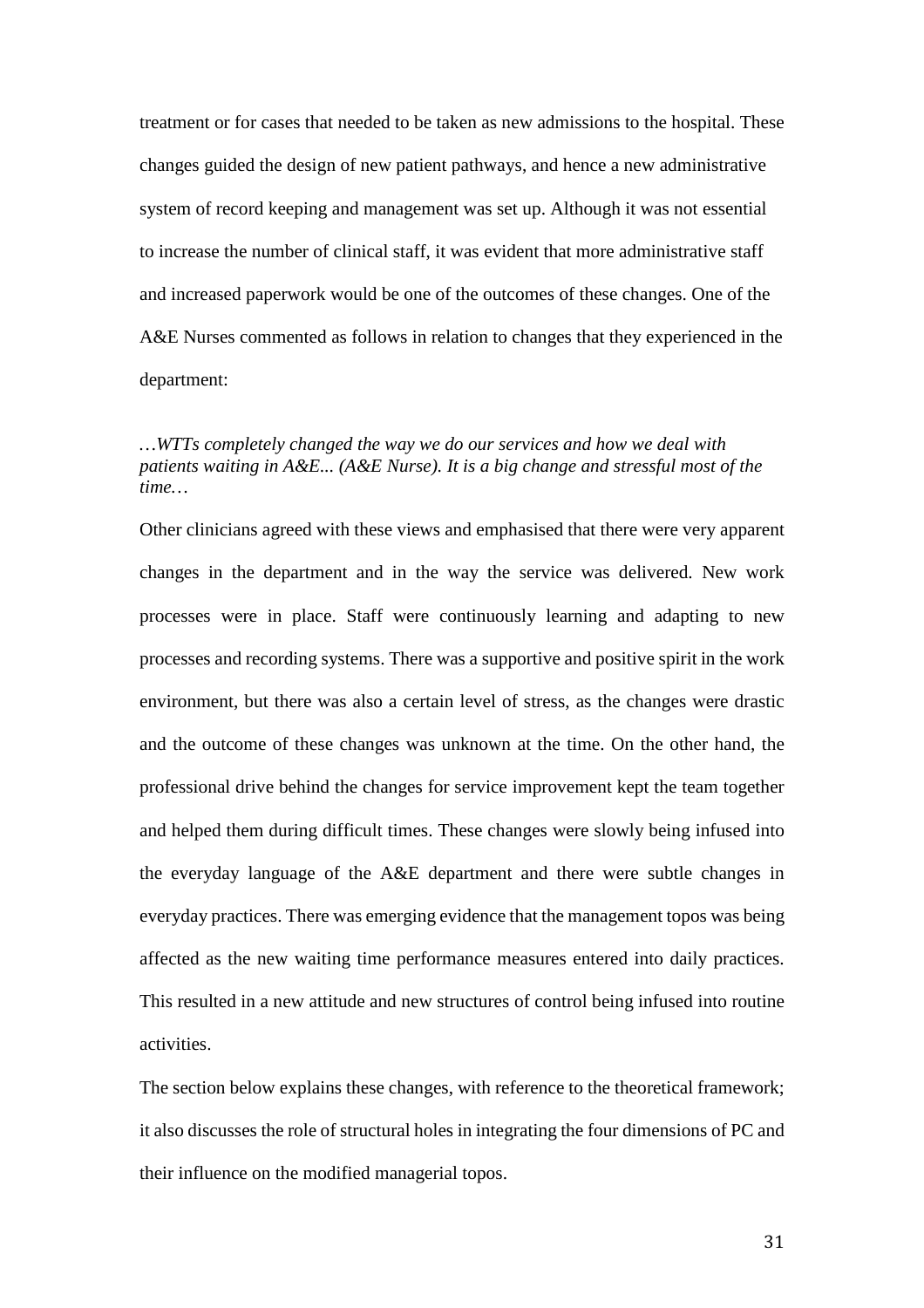#### **5.4 Structural Holes and a New Management Topos**

Clinician managers in the study appeared to have the characteristics of a bridge in structural holes located between established sets of different professional networks. As shown by Figure 1, it might be possible to suggest that node E, as a Clinician Manager, connects to a Service Manager (node A), as part of their clinical network. However, A makes the connection to node B as well as to node C, both of which could be located outside or inside the organisation. This is similar to a Clinician Manager making connections with Management Intelligence (e.g. E connects to B) and again with another Clinician Manager in another hospital (e.g. E connects to C). These connections bring new knowledge to E and to their network. These weak connections form the structural holes. In the case study, a structural hole existed between the clinical topos in A&E and the professional topos outside the organisation. The service managers were making the connection, but it was actually the clinician managers through whom, to a large extent, the learning and sharing of information took place. The Service Manager is connected to a professional network. Without the connection between the Clinician Manager and Service Manager, the professional network would not be able to connect to the Clinician Manager, and this person would not have visited the other A&E department. If that were the case, then it would not be possible to bring benchmarking data and new clinical practices into the organisation. In addition to this, without the support of other clinicians in the network (such as F, D, and H in Figure 1) the transfer of information and knowledge between these separate networks might not have been possible. It is through these layers of communication that new possibilities were explored and were observed. It is important to note that the professional values of all these individuals were in harmony and they had a common and a very clear goal of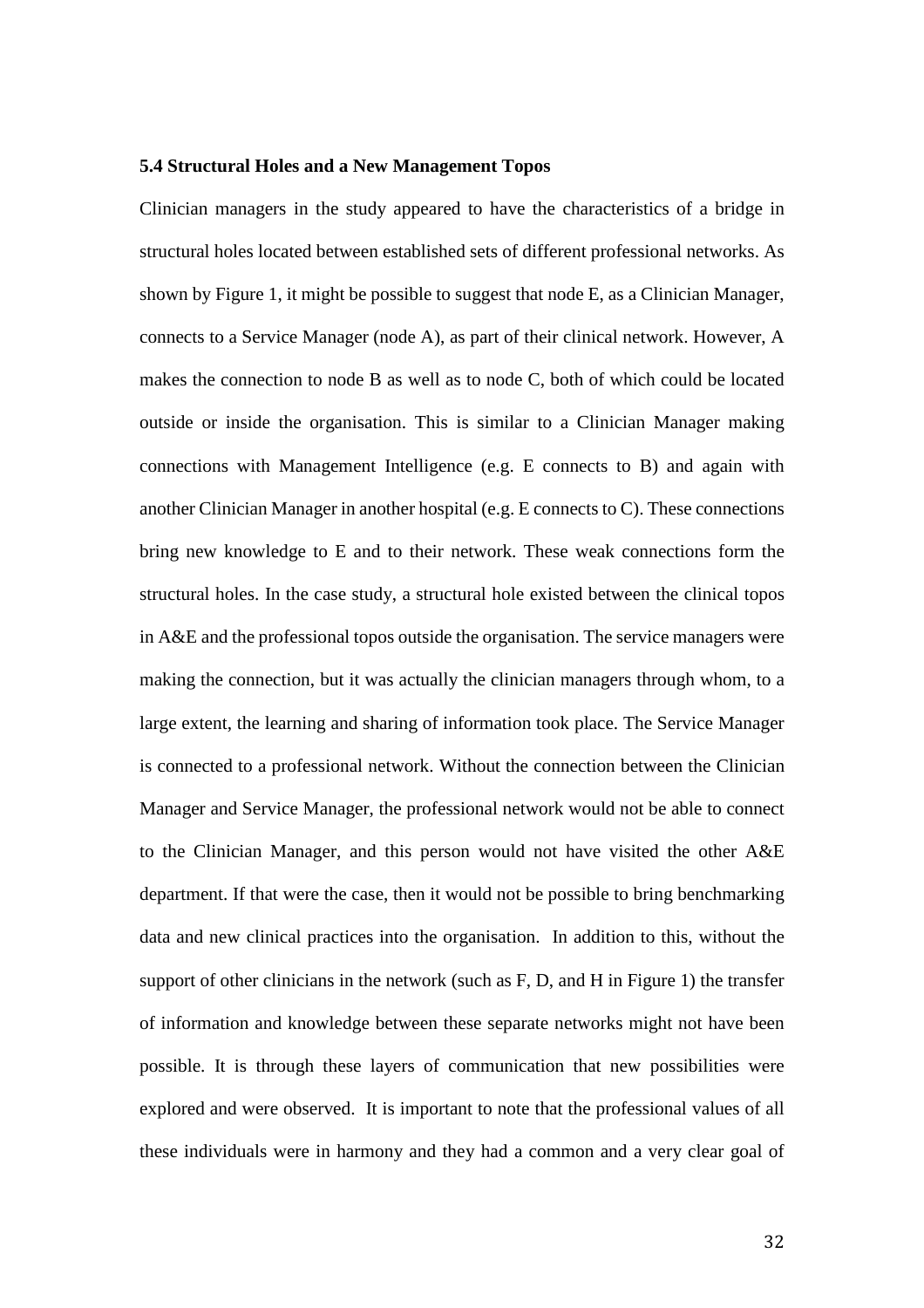meeting the waiting time target.

The clinician managers and service managers in this study were able to act like bridges between these two communities and topoi. They were information intermediaries through whom experiences were shared and new possibilities were suggested and explored. Figure 2, below, attempts to demonstrate these connections.

This transfer of knowledge and experience was influential in forming the new management topos.

With reference to PC, strong professional values always supported this process of change in topos, from lack of integration to a healthier integration forming a more harmonious management topos towards the end of the fieldwork. New facts, observations and possibilities were injected into the management topos through the structural holes. Communication between clinician managers and service managers, both within and outside the organisation, was informal, and focused on professional norms and a search for 'what works'. This was a search for practical validity, which is an essential ingredient and outcome of integration for PC. Practical validity was assured and shared in professional networks, thus making the integration of the four dimensions smoother and more coherent than at the beginning of the fieldwork. Communication was based on professional trust and a common strong work ethic. Integration was therefore more harmonious, leaving the period of crisis in the past and leading the organisation into a phase of dynamism and action. These were notable changes in the clinical topos of the A&E. Indeed, the changes reflected on the management topos of the organisation, as the new performance measures were one of the top priorities of the organisation. This was further evidence of the coauthoring process between the A&E department and the top management team. The A&E department reached their waiting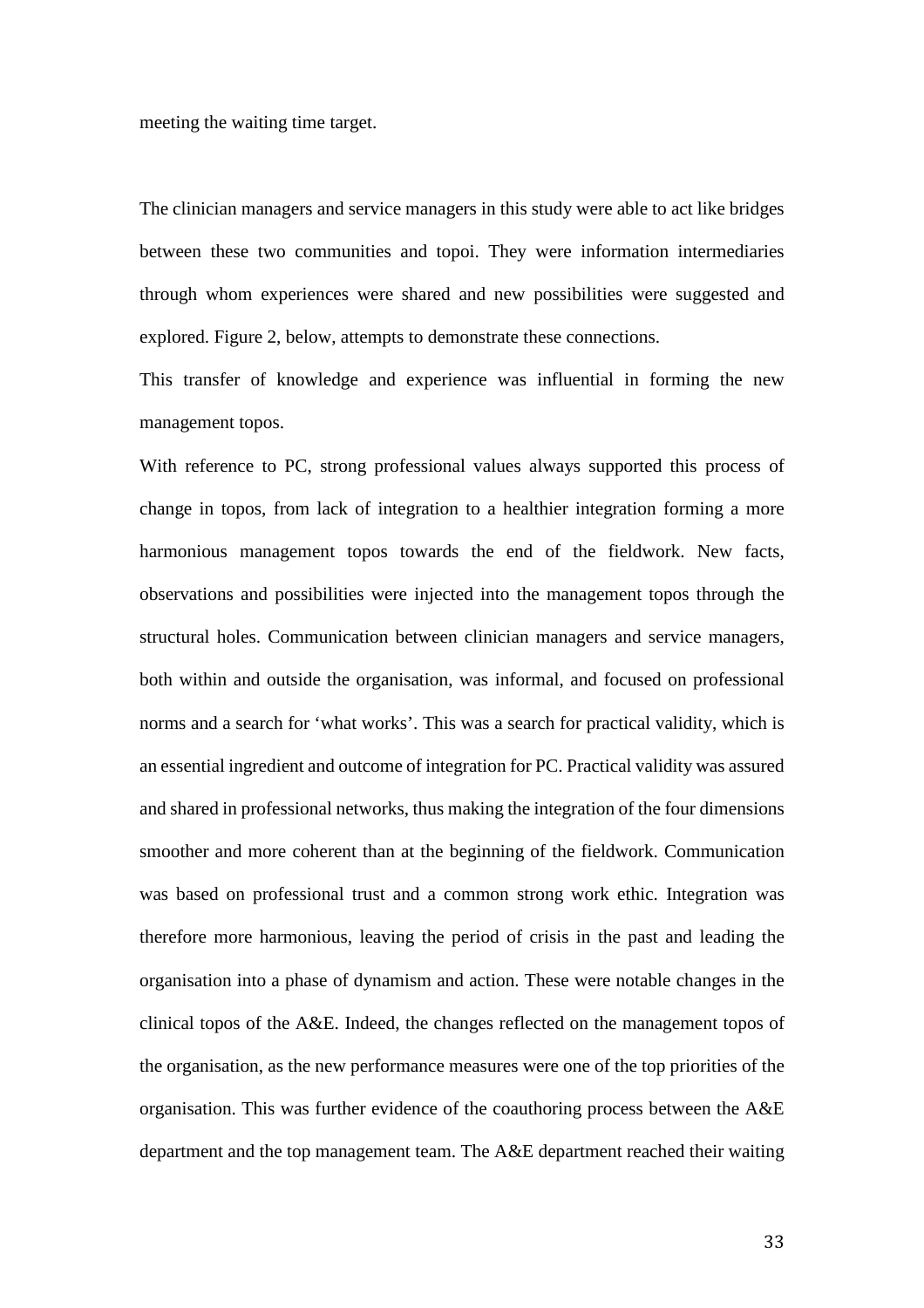time target for the first approximately 12 months after starting the implementation process. The comments below illustrate the change in the management topos and how positively the change was perceived:

*We have been through a difficult time but we trusted our clinical teams. They did a fantastic job in collaboration with others from the Region. We supported the process as much as possible with resources and anything else that we could do. We are now at a position to say that we have this under control and we know what we are doing*…*This is having such a positive impact for all the other departments (Director of Finance)*.

*We are having a staff ceremony to congratulate our A&E team for their achievement. This is a success story to share in the organization. I am sure other teams will follow the method A&E applied for meeting the targets (Chief Executive).* 

#### **Insert Figure 2 here**

### **6. Discussion: Systems vs Actor's Approach**

As stated above, throughout this paper, there has been an underlying theme of searching for evidence of performance measurement methodology. The aim of this was to find evidence regarding the use of the systems approach and actor's approach for performance measurement. The first part of the discussion below addresses this underlying theme and provides some answers to the first research question of the paper. Following this, the second part of the discussion refers to the unique attributes of PC ontology for the case study. The final part of discussion revisits the concept of structural holes and explores its influence on the case study in terms of the successful integration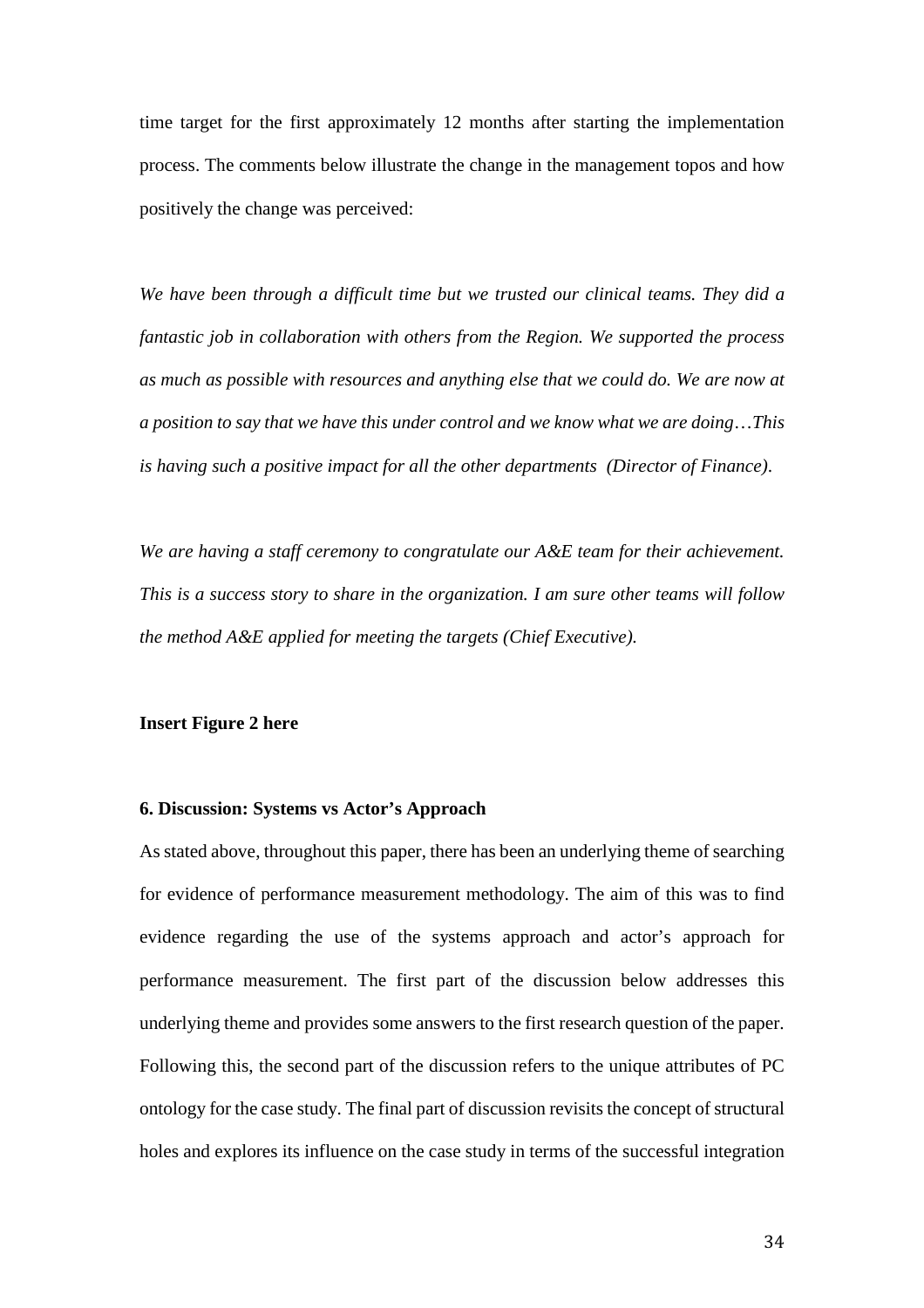of the four dimensions of PC

The case study analysis and interview data clearly showed that there were traces of both of these distinct methodologies. At the start of the fieldwork, and for the first few months, there were various forms of documentation and observational evidence indicating more of a systems approach to performance measurement. Both policy documents and internal reports in the organisation were of an authoritative nature, with clear facts, figures and deadlines. Responsibilities were strictly defined and named individuals were in charge of taking care of these responsibilities. A very much top down and centrally determined approach to performance measurement was in place. Support from management teams and responsible individuals was not questioned or discussed and was accepted as given. This initial period of central control was followed by a short period of crisis during which not much action was taken in terms of implementation or progress in the organisation. During that period, certain key actors who were assigned new roles and responsibilities to undertake some changes at department and service level, were actively seeking individual and group-based solutions to problems of implementation. These attempts were actor-centred and showed characteristics of a bottom up change. These attempts and responses were not planned or expected. From that moment onwards, there a huge amount of evidence emerged showing the benefits of the actor-based approach to performance measurement in the organisation. Dialogue, discussion, reflection and creativity were in place both within and outside the organisation as key actors entered into discussions and information sharing with other hospitals through individuals with similar responsibilities. These actors were influential in making the implementation plans a reality.

35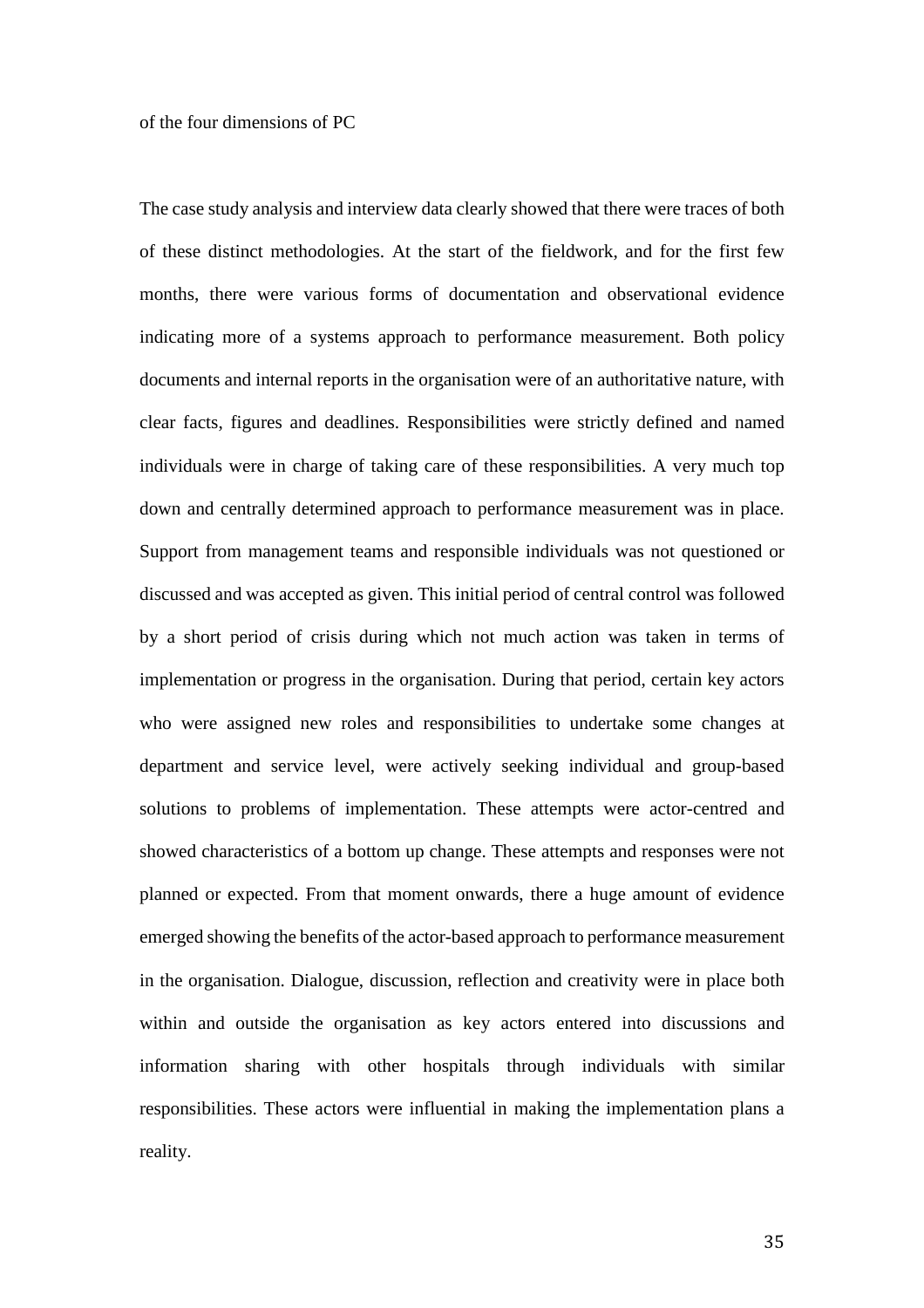The above discussion implies that it is sometimes necessary to consider multiple or mixed methodological approaches (Malina *et al.*, 2011) to performance measurement. In particular, public sector settings might require this more than others. Employees of public sector organisations are accustomed to working under the strictly governed rules and regulations of governments and various institutions. For these individuals it might not appear natural to take on key actor positions and assume this impactful responsibility in situations where they have limited knowledge or experience. Indeed, it is probably for this reason that the case study organisation went through a period of crisis, with limited action in relation to new performance measures. It would be desirable if, in devising performance measurement plans for the public sector, an assumption could be made that some actors in organisational settings will need to be in charge of new responsibilities and take on active roles related to issues that are completely new to them. For these situations, both organisational and interorganistional spaces could be defined or devised when relevant information is found and shared. It is, however, essential to note that these spaces would need to bring together an appropriate set of professional values, a relevant set of facts, alternative possibilities, and clear communication channels if purposeful solutions are to be fostered. These characteristics are the four dimensions of PC; indeed, it would be useful to consider and purposefully include these in any performance measurement plan, which takes into account the role of key individuals as actors of management plans.

With reference to PC ontology and the integration of the four dimensions of reality, the case gave rise to a good example where there was a less-than-ideal scenario at the start of the implementation process. This was due to the lack of a practically valid solution. Then, with the key actors taking active responsibility for finding a practical solution,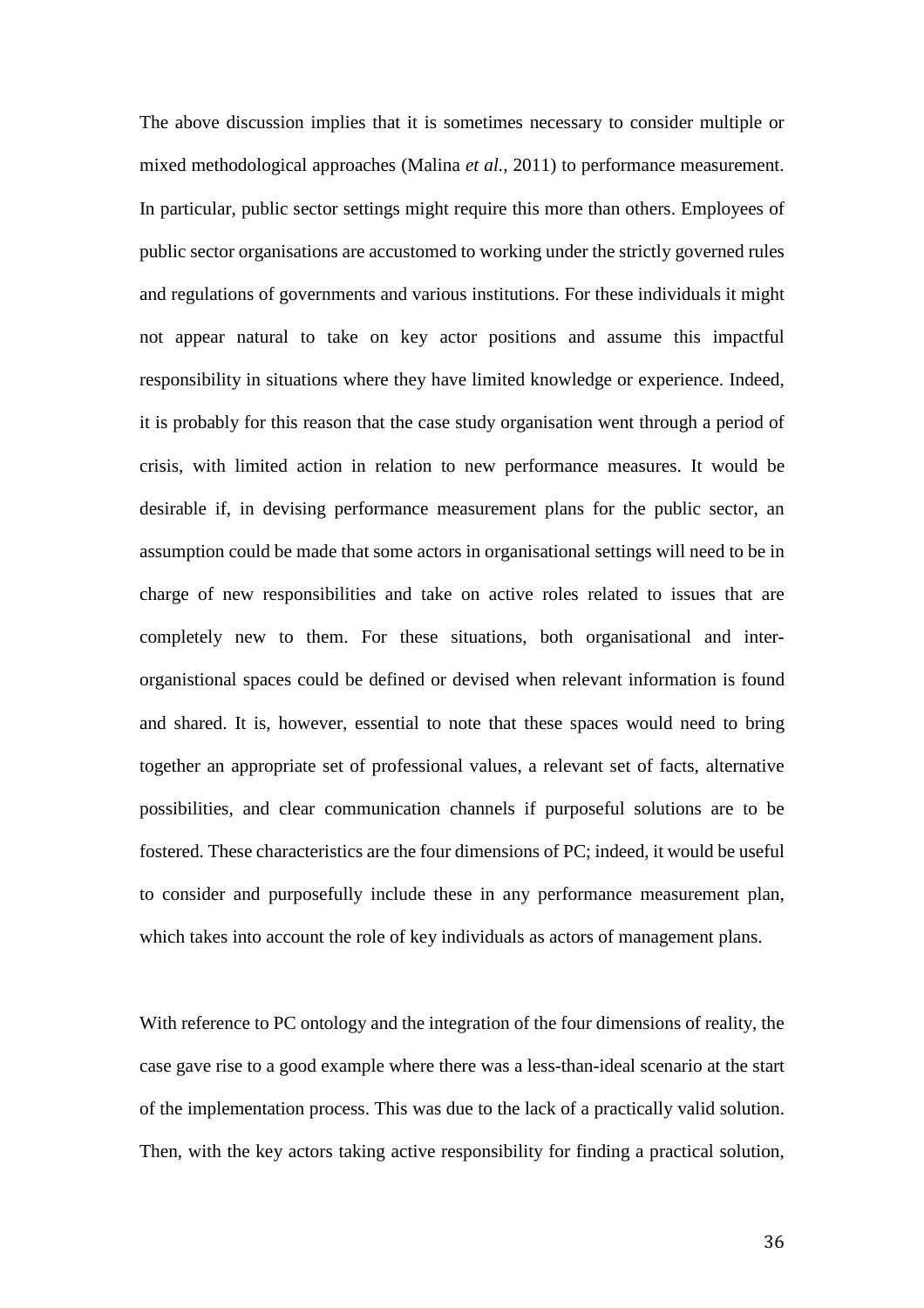results started to emerge. These managers were able to bring in new facts, new information, and new experiences; this led to new alternatives and possibilities which stemmed from their professional connections outside the organisation. As these new facts and possibilities were very much in line with professional and organisational values, they were warmly welcomed by the members of the implementation teams and top managers in the organisation. In addition to this, communication intermediaries were not rigidly defined and were based on informal connections, meaning they were extremely flexible and open to creativity. All of these characteristics turned the adaptation and implementation process into a concerted effort. This meant that the four dimensions of PC had a strong influence on the implementation process so that integration between them was achieved. The coauthoring of key actors and their search for practical solutions were welcomed by the organisation and hence a new clinical and management topos was in place in the organisation as a result of this process.

In relation to structural holes, the case study provided a good example to show that certain key actors were highly influential during the integration process of the four dimensions. At this point it is possible to refer to the social capital concept put forth by Burt (2000) and Granovetter (1983). They argued that the structural holes in a social network offer the potential of social capital. Indeed, some studies have suggested that this type of social capital created opportunistic behaviour (Inkpen and Tsang, 2005). This possibility opens up the discussion of whether or not this could be the cause of any future or possible problems for the case study organisation. PC provides a possible answer or further discussion point in this regard through its dimension of values. It is essential that any integration process remain in touch with the values dimension, reflective accounts, and dialogue between organisational actors. This is an ongoing and evolving consideration. as actors would be expected to follow or remain loyal to their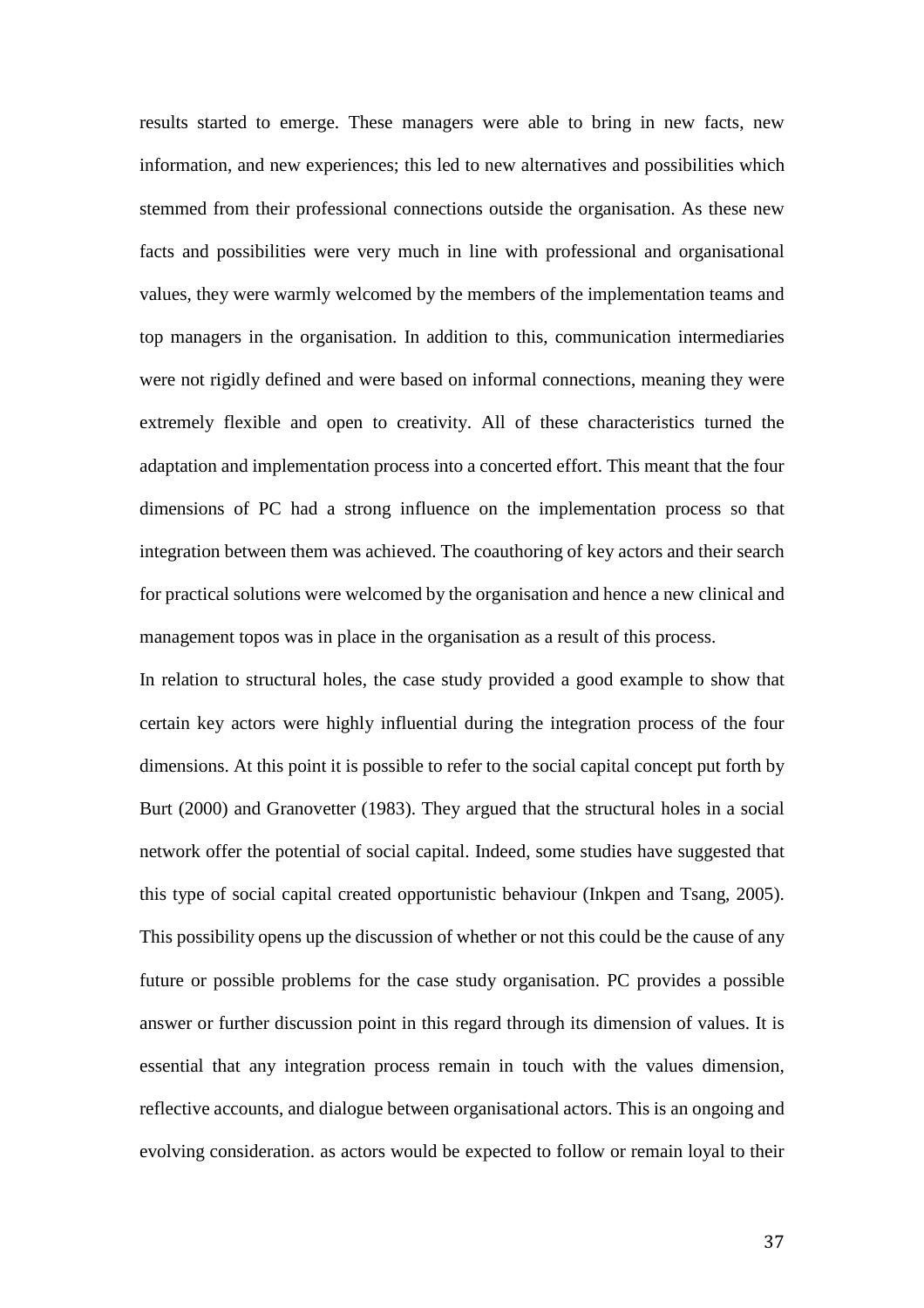professional and ethical considerations during all of their practices.

Another important issue in the case was the fact that key actors had a significant role to play, and there were only very few (2 or 3 in this case) managers who initiated and championed the implementation plan. This feature made it difficult for the organisation to see or to judge whether or not this particular practice was risky, and whether it was the right thing to do. If suggested changes are not well debated by wider participation in the organisation where subjective values of the actors are expressed (Trenca, 2016), then in PC terms, it is not certain that the integration will produce lasting results. Wider participation would mean participation not only from key actors, but also other managers from various levels of the organisation as well as certain representatives of service level employees, accountants, and other support staff. Indeed, if discussions are undertaken by all of these parties, then it would be possible to maintain an overall organisational view of the proposed practice. Furthermore, PC also foresees that such a lack of wider support and concerted belief could lead to undesired results, such as illusions instead of the creation of successful realities for the organisation (Norreklit, 2011).

#### **7. Concluding Comments**

This paper reported findings from a case study where key actors interacted with a set of new non-financial time-based targets in a large hospital belonging to the English National Health Service. The purpose was to find out how the key actors responded to these new performance measures and to establish whether there was any evidence of the systems approach and/or actor's approach to performance measurement. Moreover, the study also aimed to ascertain how, and to what extent, professional networks influenced the responses of key actors, as well as the organisation's managerial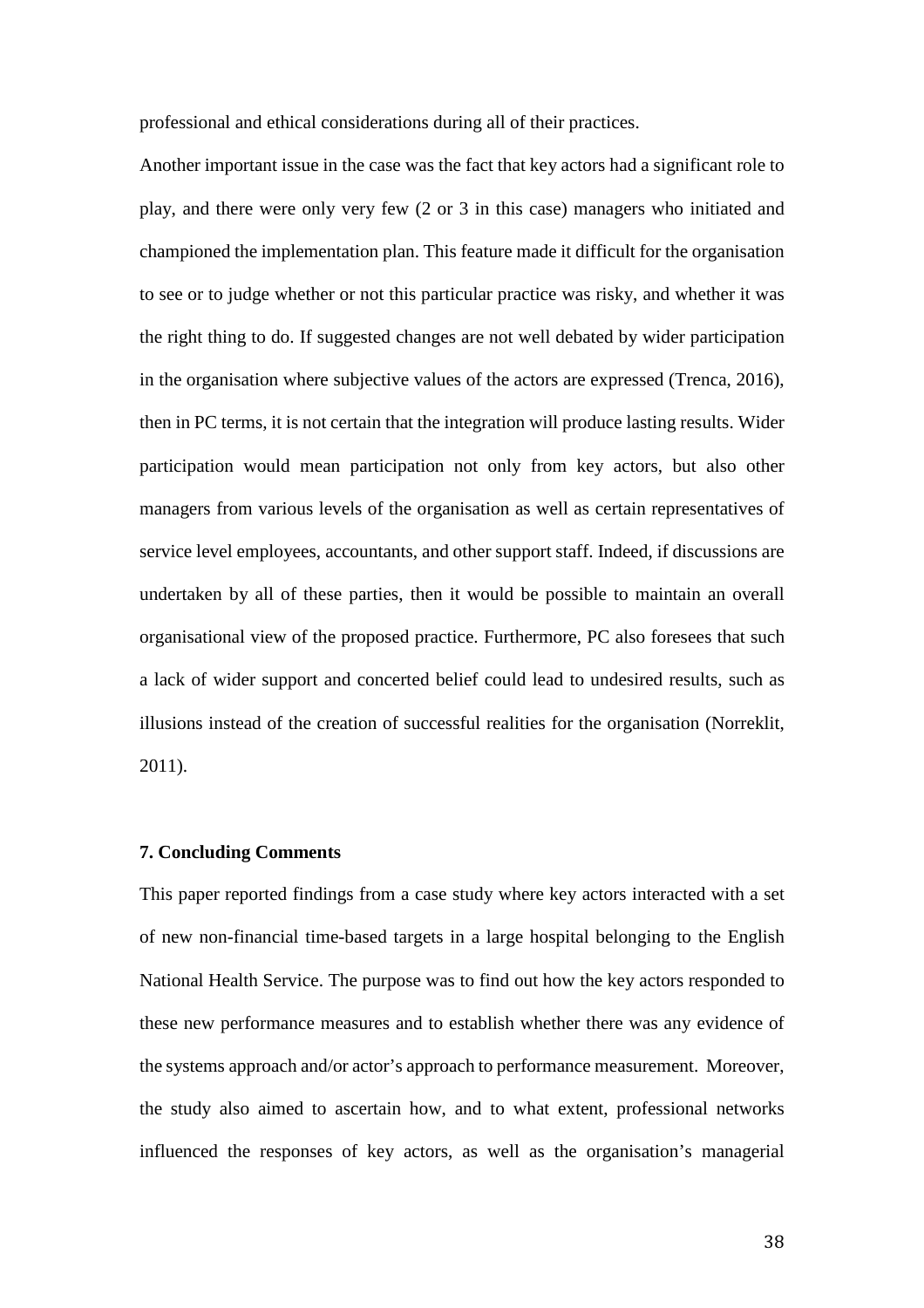response to the performance measures.

The methodological approach to managing these new measures was investigated and evidence was collected to identify the systems approach and actor's approach to performance measurement at different stages of the implementation process. This was discussed above. The study focused on conducting a detailed analysis of actors' attitudes towards these measures and investigated their actions and responses, with particular reference to their professional interactions and learning experiences. As the performance measures were new to managers, there was a lack of knowledge and experience regarding how to implement them. They actively engaged in uncovering information and data, both inside and outside the organisation. It was natural to some of them to ask other colleagues and/or any external networks they were part of. Informal professional networks outside the organisation provided an ideal platform for these managers to share their concerns about the new measures, to ask questions, and to share experiences. Through this interaction, certain solutions to the implementation problems became apparent. A benchmarking exercise between the studied organisation and another hospital in the region provided some solutions. These were adapted and put in place in order to improve the likelihood of performance targets being achieved.

Although this was a single site study and it was not possible to generalise the findings, the study provided some important indicators in terms of the direction of future studies. It was evident that in situations where a new set of performance measures is being implemented but there is limited knowledge and expertise, key actors will be inclined to search for new information and the experiences of others. It is likely that these individuals will reach outside the organisation and attempt to bring new knowledge and practices into their organisation. It is therefore essential to study how these interactions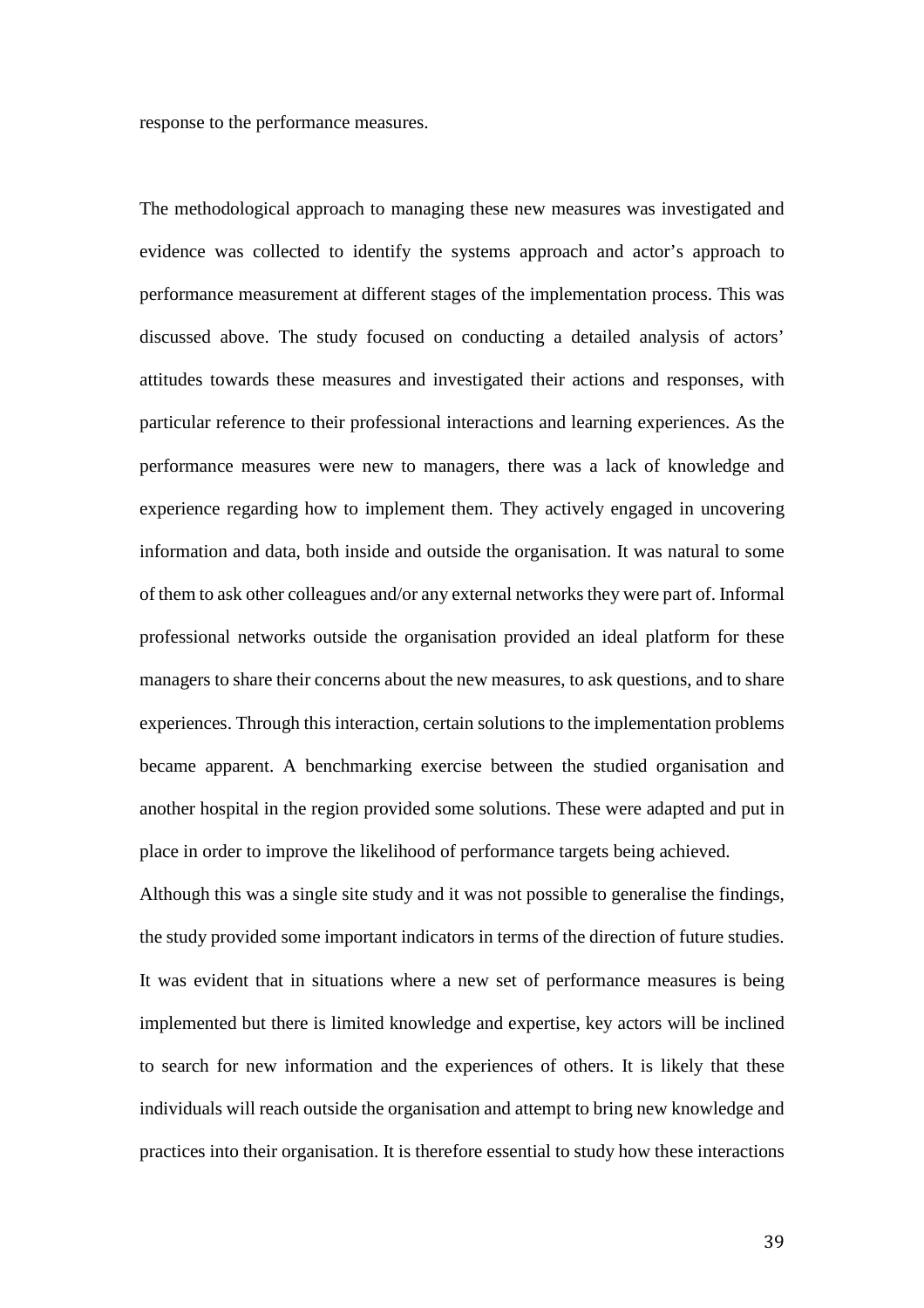take place and how new practices are brought in. For public sector research, this might necessitate the more in-depth investigation of systems and actor-based practices. Indeed, this could show that it is possibly advisable to bring these two approaches together in policy making and organisational implementation plans.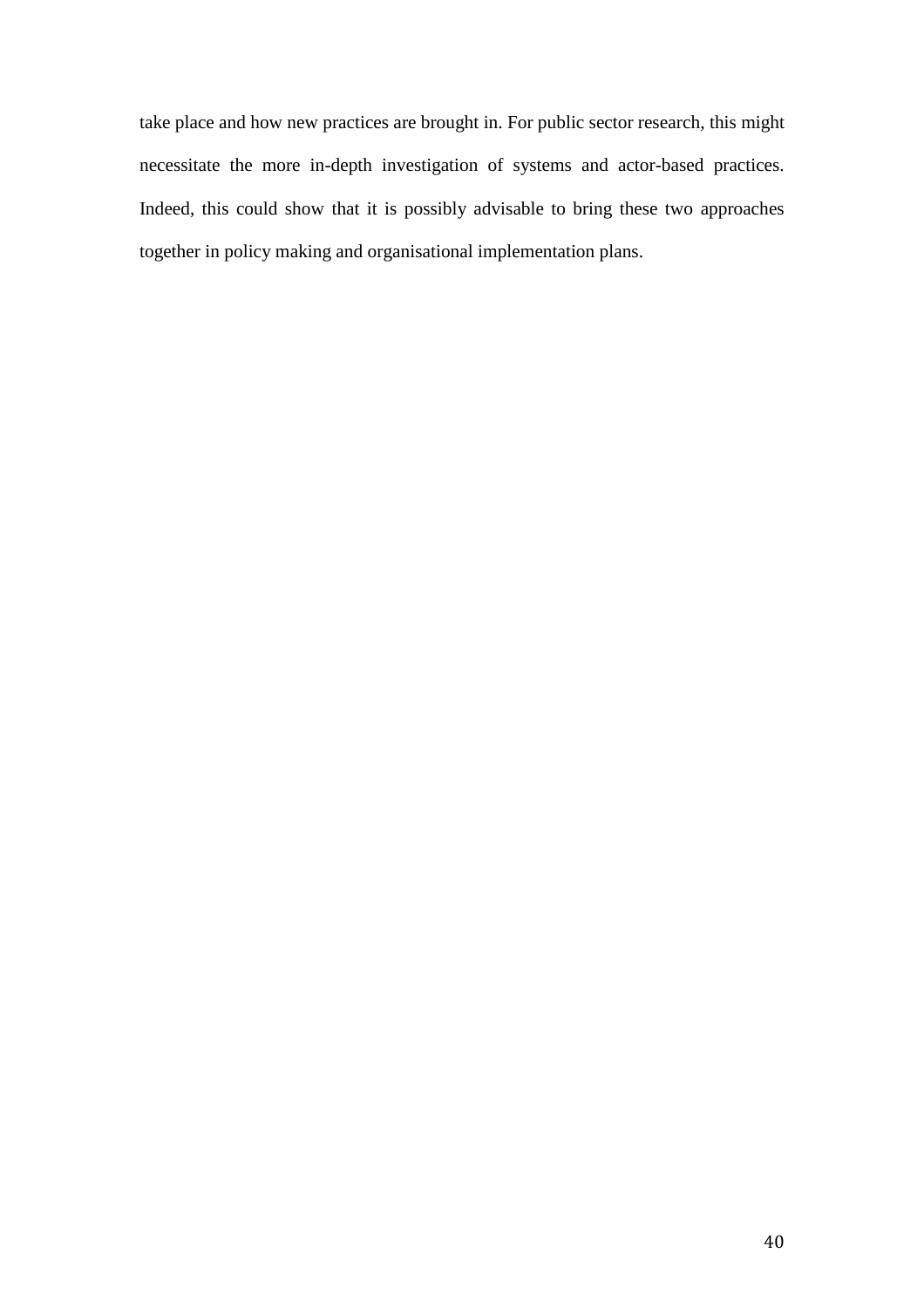#### **REFERENCES**

- Anthony, R.N. and Govindarajan, V. (2007), *Management Control Systems*, McGraw-Hill, Singapore.
- Baretta, A. and Busco, C. (2011), "Technologies of government in public sector's networks: in search of cooperation through management control innovations", *Management Accounting Research*, Vol. 22, pp. 211-219.
- British Medical Association (2005), *BMA Survey of A&E Waiting Times*, British Medical Association, London.
- Burt, R. (1992), *Structural Holes: The Social Structure of Competition*, Harvard University Press, Cambridge, MA.
- Burt, R. (2000), "Structural holes versus network closure", in Lin, N., Cook, K.S. and Burt, R.S. (Eds.), *Social Capital: Theory and Research*, de Gruyter, Aldine.
- Burt, R. (2004), "Structural holes and good ideas", *American Journal of Sociology*, Vol. 110, pp. 349-39..
- Cinquini, L., Mitchell, F., Norreklit, H. and Tenucci, A. (2013), "Methodologies for managing performance measurement", in Mitchell, F., Norreklit, H. and Jakobsen, M. (Eds.), *The Routledge Companion to Cost Management*, Routledge, Abingdon, Oxon, pp. 360-379.
- Department of Health (2000), *The NHS Plan: A Plan for Investment, A Plan for Reform*, Department of Health, London.
- Ferlie, E., Pettigrew, A., Ashburner, L. and Fitzgerald, L. (1996), *The New Public Management in Action*, Oxford University Press, Oxford.
- Granovetter, M. (1973), "The strength of weak ties", *American Journal of Sociology*, Vol. 78 No. 6, pp. 1360-1380.
- Granovetter, M. (1983), "The strength of weak ties: a network theory revisited", in Collins, R. (Ed.), *Sociology Theory*, Jossey Bass, San Francisco, CA, pp. 201- 233.
- Guven-Uslu, P. (2005), "Uses of performance metrics in clinical and managerial networks", *Public Money and Management*, Vol. 26 No. 2, pp. 95-100.
- Hood, C. (1991), "A public management for all seasons?", *Public Administration*, Vol. 69 No. 1, pp. 3-19.
- Hood, C. (1996), "Exploring variations in public management reform of the 1980's", in Bekke, H.A., Perry, J.L. and Toonen, T.A. (Eds.), *Civil Service Systems in Comparative Perspective*, Indiana University Press, Bloomington, IN.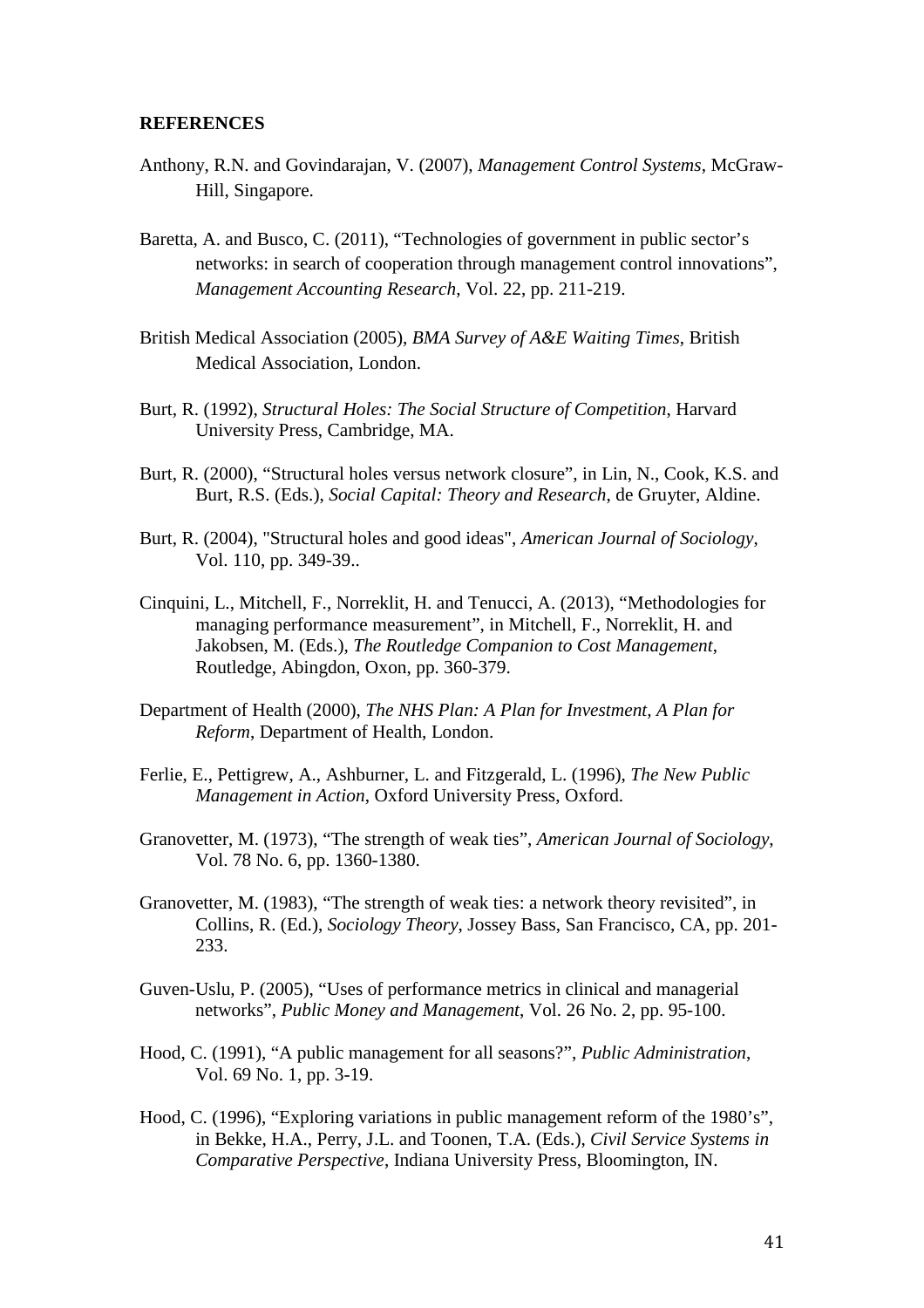- Hood, C. (1998), *The Art of The State: Culture, Rhetoric and Public Management*, Oxford University Press, Oxford.
- House of Commons (2005), "Department of Health: improving emergency care in England", Sixteenth report of session 2004-2005.
- Hughes, O.E. (2003), *Public Management and Administration*, 3rd ed., Palgrave MacMillan, Basingstoke.
- Inkpen, A. and Tsang, E.W.K. (2005), "The social capital, networks and knowledge transfer", *Academy of Management*, Vol. 30 No. 1, pp. 146-165.
- Jones, C.S. (1999), "Hierarchies, networks and management accounting in NHS hospitals", *Accounting Auditing and Accountability*, Vol. 12 No. 2, pp. 164- 187.
- Jones, C.S. and Dewing, I.P. (1997), "The attitudes of NHS clinicians and medical managers towards changes in accounting controls", *Financial Accountability and Management*, Vol. 13, No.3. pp. 261-280.
- Kaplan, R.S. and Norton, D.P. (1992), "The balanced scorecard: measures that drive performance", *Harvard Business Review*, January-February, pp. 71-79.
- King's Fund (2016), "What's going on in A&E? The key questions answered", available at: https://www.kingsfund.org.uk/projects/urgent-emergencycare/urgent-and-emergency-care-mythbusters (accessed 01.02.2017)

Lukka, K. and Modell, S. (2010), "Validation in interpretive management accounting research", *Accounting Organizations and Society*, Vol. 35, Issue 8, pp. 462-477.

- Malina, M., Nørreklit, H. and Selto, F.H. (2011), "Lessons learned: advantages and disadvantages of mixed method research", *Qualitative Research in Accounting & Management,* Vol. 8 No. 1, pp. 59-71.
- Mattimoe, R. and Seal, W. (2016), "The role of narrative in developing management control knowledge from fieldwork", *Qualitative Research in Accounting & Management*, Vol. 13 No. 3, pp. 330-349.
- McLaughlin, E., Muncie, J. and Hughes, G. (2001), "The permanent revolution: new labour, new public management and the modernization of criminal justice", *Criminology and Criminal Justice*, Vol. 1 No. 3, pp. 301-318.
- McNulty, T and Ferlie, E (2002), *Reeingineering Health Care: The Complexities of Organizational Transformation*, Oxford University Press, Oxford.
- Moynihan, D. and Hawes, D. (2012), "Responsiveness to reform values: the influence of the environment on performance information use", *Public Administration Review*, Vol. 72 No. 1, pp. 95-105.